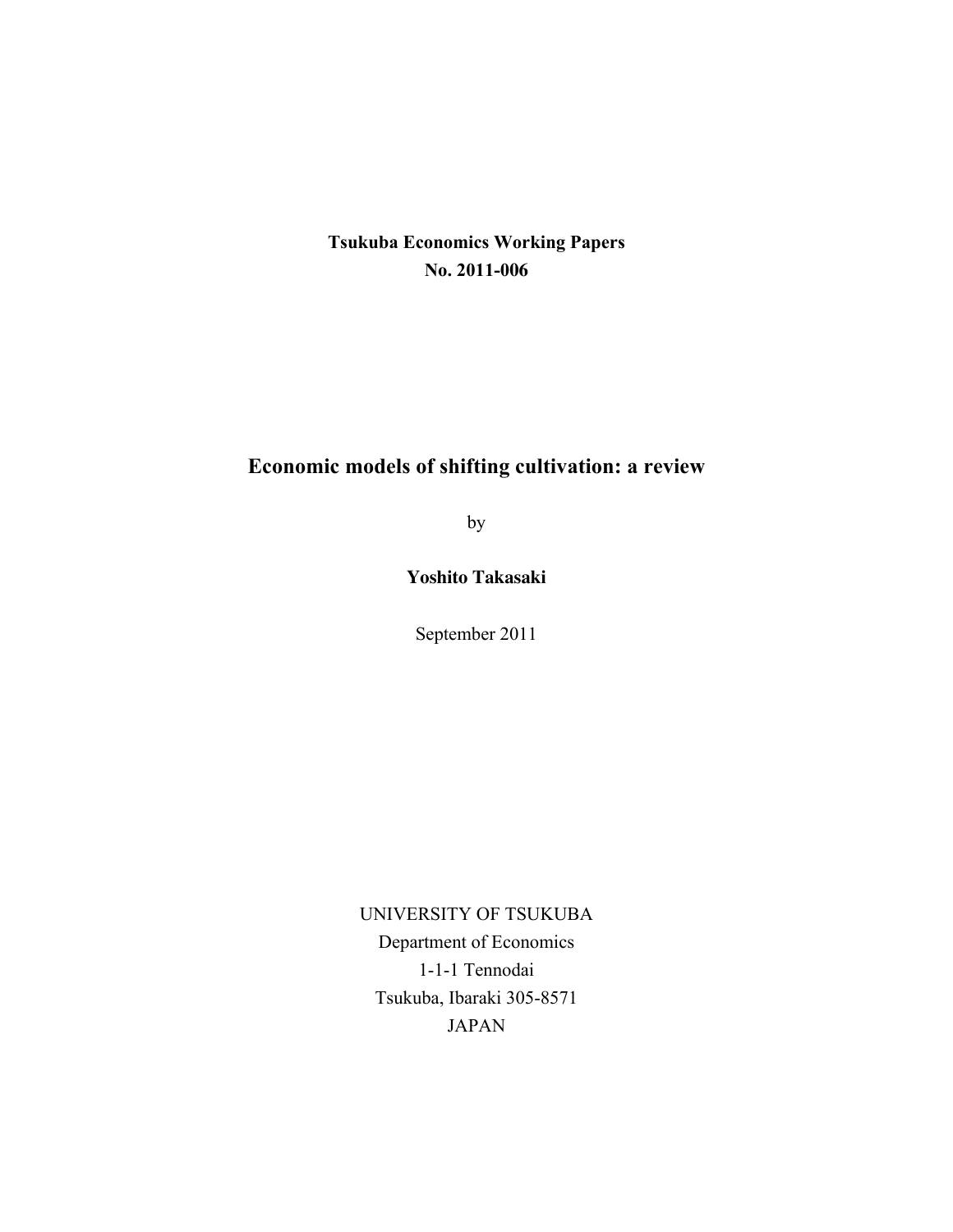# **Economic models of shifting cultivation: a review**

**Yoshito Takasaki** University of Tsukuba

Contact Information: Yoshito Takasaki Graduate School of Humanities and Social Sciences University of Tsukuba 1-1-1 Tennodai, Tsukuba Ibaraki 305-8571 Japan Tel./fax: +81 29 853 6280 E-mail address: takasaki@sk.tsukuba.ac.jp

September 21, 2011

# **Abstract**

This chapter reviews farm-level economic models of shifting cultivation and those of deforestation and soil conservation related to shifting cultivation. Although economists have made significant progress in modeling shifting cultivation over the last two decades, extant economic models neither clearly distinguish between primary and secondary forests nor address potential roles of on-farm soil conservation in shifting cultivation. Developing a unified farm model of primary forest clearing, forest fallowing, and on-farm soil conservation is needed to examine effective policies for protecting primary forest and maintaining sustainable secondary fallow forest. The chapter points to promising avenues for future modeling.

**Key Words:** Economic models; Shifting cultivation; Deforestation; Soil conservation **JEL Codes:** O13, Q12, Q23, Q24.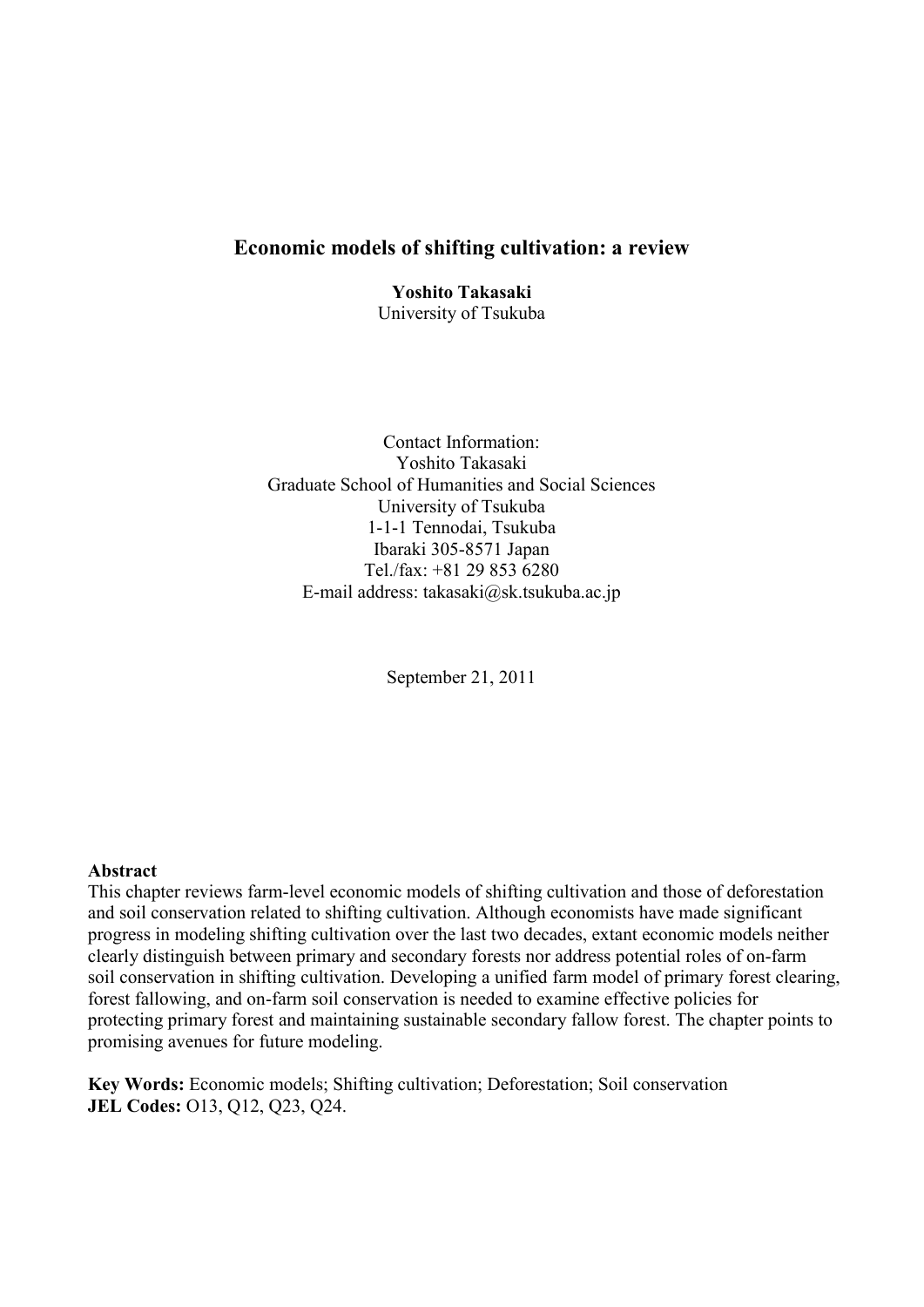# **Chapter Number**

# **Economic models of shifting cultivation: a review**

Yoshito Taksaki University of Tsukuba Japan

# **1. Introduction**

1

Shifting cultivation is a dominant agricultural system in tropical forests. Shifting cultivators transform nutrients stored in standing forests to soils by slashing, felling, and burning forests (i.e., slash-and-burn); they regularly shift crop lands by replacing depleted plots with cleared forest lands (Denevan & Padoch, 1987; Kleinman et al., 1995; Ruthenberg, 1980). Approximately 300–500 million people practice slash-and-burn agriculture on almost one third of the planet's 1,500 million ha of arable land (Giaradina et al., 2000; Goldammer, 1993). Shifting cultivation is central to the povertyenvironment nexus in the tropics. On one hand, shifting cultivation is a dominant livelihood activity among small-scale tropical farmers with various cultural, ethnic, and social backgrounds, and thus it is tightly linked with poverty and development (Angelsen & Wunder, 2003; Byron & Arnold, 1999; Reardon & Vosti, 1995; Wunder, 2001). On the other hand, not only is shifting cultivation one of the major causes of tropical deforestation, but also, the associated forestcover change leads to multiple environmental problems, such as soil degradation, biodiversity loss, and reduced carbon sequestration (e.g., Kleinman et al., 1995; Myers, 1992). As such, shifting cultivation can conflict with various conservation efforts, such as maintaining protected areas, engaging in community-based conservation, sustaining integrated conservation-development programs (ICDPs), making payments for environmental services (PES), and reducing emissions from deforestation and forest degradation (REDD). A win-win goal of poverty alleviation and rainforest conservation in shifting cultivation systems is a global challenge of the first order. To design an effective policy mix, it is crucial to develop a better understanding of shifting cultivators' decision making; to that end, economic modeling is a powerful tool.

This chapter reviews economic models of shifting cultivation and those of deforestation and soil conservation related to shifting cultivation developed by economists over the last two decades. My goal is not to offer a comprehensive review, but to highlight key modeling approaches (what is modeled and what is not, and with what assumptions), clarify how they are useful and incomplete in efforts to examine shifting cultivators' behaviors, and point to promising directions for future modeling. I encourage readers to see other reviews on economic models, such as Kaimowitz and Angelsen (1998) and Barbier and Burgess (2001) for deforestation and Barbier (1997) for land degradation in developing countries. As far as I know, no other reviews on economic models of shifting cultivation are available.

I focus on farm-level models that characterize individual farmers' behaviors (endogenous variables) under certain environmental and institutional conditions, such as resource stock, markets, and property rights (Binswanger & McIntire, 1987).1 Farm models allow modelers to examine how farmers' behaviors are affected by policy parameters (exogenous variables). Modelers usually focus on individual farmers' key decisions that directly or indirectly determine environmental outcomes of interest (e.g., forest clearing in deforestation models). Although no models fully capture the complexity of the real world, economic models highlight key aspects of the reality to better understand causal mechanisms.

 $1$  Kaimowitz and Angelsen (1998) review deforestation models other than farm-level models, such as regional-level models and national and macro-level models, including general equilibrium models (see also Angelsen & Kaimowitz, 1999). Although tropical forests are often common property, soils are individual farmers' private property; most soil conservation models are farm-level models.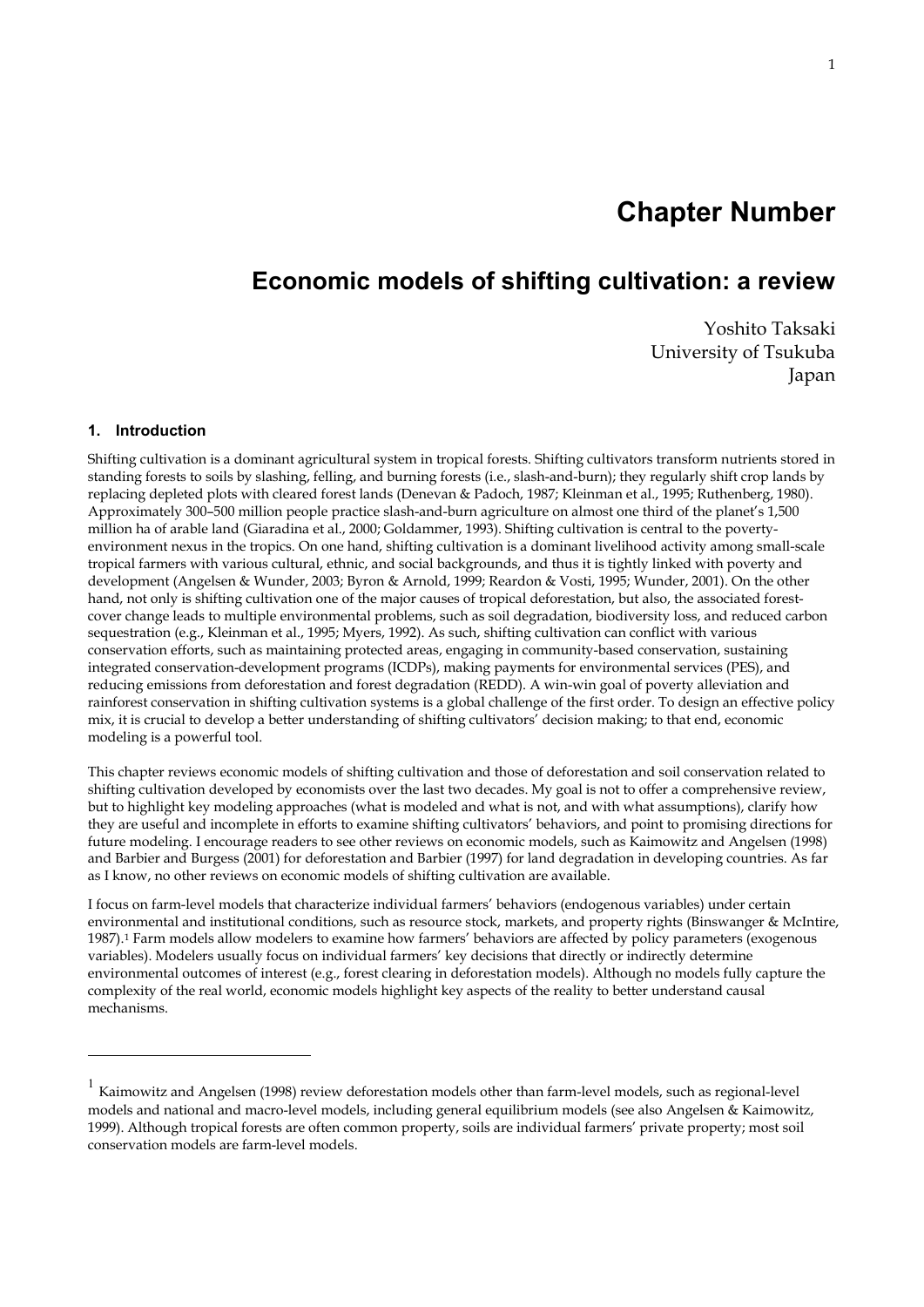#### **1.1. Modeling approach**

Three important choices in modeling approaches require attention: static vs. dynamic modeling, market conditions, and policies. Economic models are generally classified into static or dynamic models; whereas static models capture economic agents' decisions at a point in time, dynamic models consider the potentially changing path of their behaviors. The choice depends on whether agents' decisions at a point in time affect their future decisions. This dynamic linkage is described by state equations, i.e., the law of motion of state variables, which can be the outcome of interest. Although static models characterize agents' optimal decisions at a given point in time, dynamic models characterize the over-time path of their optimal decisions (control variables) and corresponding state variables. For example, in a soil-conservation model, the state variable can be soil stock (or fertility) and the control variables can be farmers' choices that affect soil fertility, such as cultivation intensity and soil conservation input. The simplest dynamic model is a two-period model, although most dynamic models discussed below consider an infinite time horizon, while in this chapter, models are considered to be static when agents make current decisions based only on the present value of the net benefit/cost stream.

Although perfect markets enable an efficient allocation of resources, market imperfection is the norm in developing countries, where most tropical forests are situated. Better understanding market imperfection and non-market institutions has been a central theme of development economics over the last three decades (Bardhan & Udry, 1999; Ray, 1998). Although many shifting cultivation, deforestation, and soil conservation models in the literature assume perfect markets to examine price policies, such as those related to taxes and subsidies, some models consider imperfect factor markets. In particular, although with a perfect labor market a market price (wage) supports a separation of farm households' consumption (labor supply) and production (labor demand) decisions, market imperfection can break this separation (Singh et al., 1986); here wage represents the opportunity cost of labor in the form of returns to any non-farm activities (Benjamin, 1992). Not surprisingly, market imperfection commonly gives rise to ambiguous policy impacts. In contrast, some models employ a framework that does not involve any factor markets (e.g., models focusing on fallowcultivation cycle).

Most models examine farm output price (mostly food price) and wage (opportunity cost of labor), which can be altered by various macroeconomic policies; some models also examine input price other than wage, technological progress, and property rights.2 Many dynamic models highlight the role of the discount rate, which can be altered by credit policies. Some models that consider farmers' decisions with uncertainty – especially in production and price – focus on the roles of risk and risk aversion. Most deforestation models show that promoting farming through price and technology leads to greater forest clearing as the farmers augment farm production; in contrast, promoting non-farm activities discourages forest clearing. Most dynamic models reveal that a lower discount rate encourages investment not only in soils (soil conservation), but also in land holdings (forest clearing). Other policy impacts are generally mixed, depending on modeling specification (assumption). Specific theoretical predictions of each model are not reviewed in this chapter.

#### **1.2. Organization of the chapter**

1

The remainder of the chapter is organized as follows. Sections 2, 3, and 4 review deforestation, soil conservation, and shifting cultivation models, respectively. The main papers cited in these sections are listed in chronological order in Tables 1, 2, and 3, respectively, which summarize decision variables, outcome variables, policy parameters, modeling frameworks (static vs. dynamic), and factor markets (perfect vs. imperfect vs. not modeled).

The tables also report whether the modeling work is accompanied with a substantial empirical analysis; an empirical analysis can be a case study, a descriptive analysis of micro data, simulation work based on micro data, or a regression analysis (to test theoretical hypotheses). Whereas some models – especially those accompanied with an empirical analysis – consider specific empirical contexts (e.g., colonists in Amazonia), others are developed in general contexts. Although this distinction is not always clear, it is clarified when needed. In some models I show mathematical equations to highlight their key features in a concrete way; when I do so, I change original notations (and functions in some cases) to uniform notations for clarity and clear comparisons across models.

Based on these reviews, Section 5 discusses major lacunae in extant shifting cultivation models and promising avenues for future modeling. Section 6 concludes.

<sup>2</sup> Welfare-augmenting policies are usually considered. It is a straightforward process to examine welfare impacts of specific policies in dynamic models by applying the procedure developed by Caputo (1990) (see Takasaki, 2006 for an example).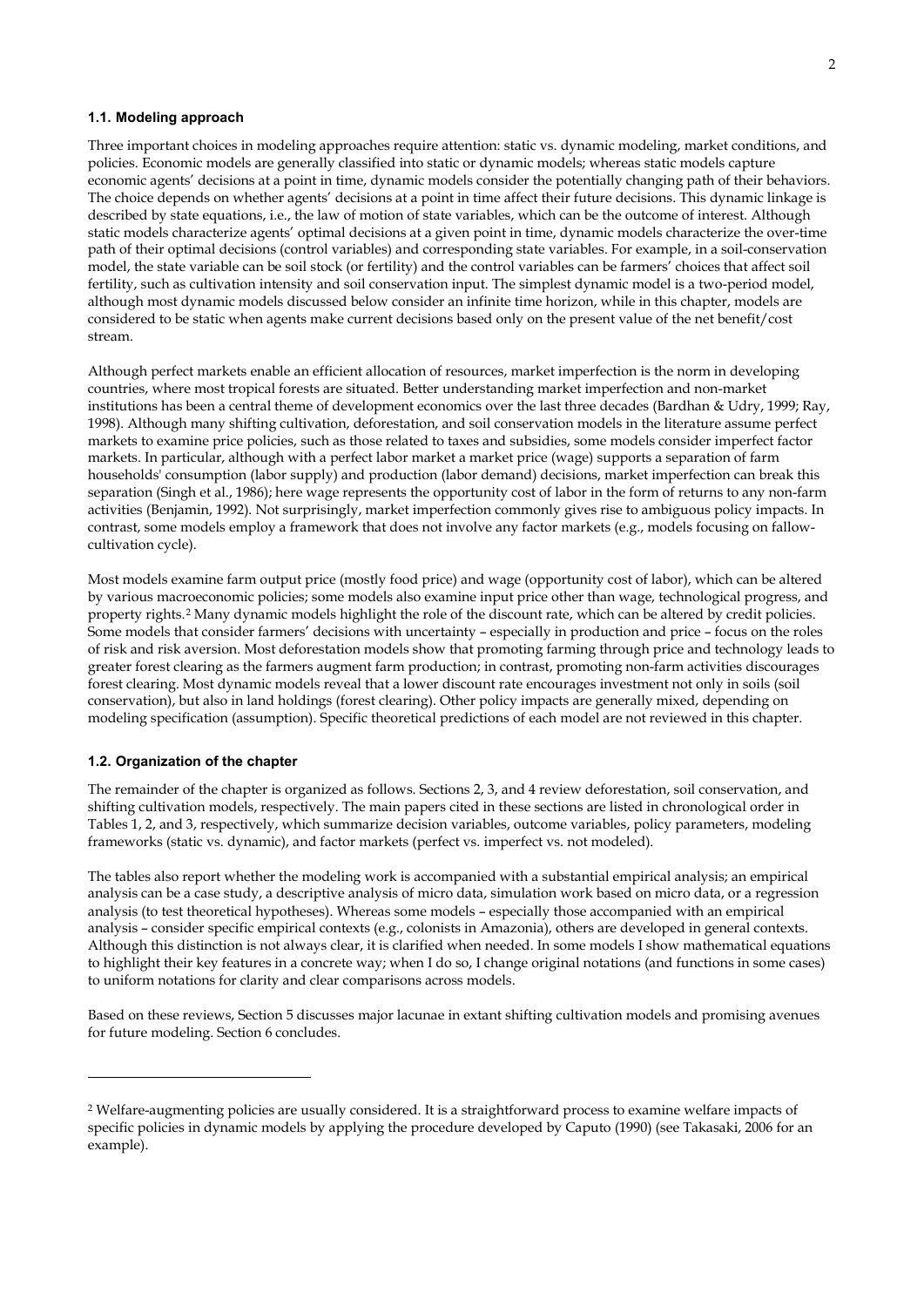|                               | Main decision variables                           | Main outcome variables                            | Main policy parameters                                                              | Static vs.<br>dynamic   | Factor<br>markets     | Empirics                       |
|-------------------------------|---------------------------------------------------|---------------------------------------------------|-------------------------------------------------------------------------------------|-------------------------|-----------------------|--------------------------------|
| Southgate (1990)              | Forest-clearing labor, soil<br>conservation labor | Forest-clearing labor, soil<br>conservation labor | Output price, wage, interest<br>rate                                                | Static                  | Perfect               | None                           |
| Larson (1991)                 | Forest-clearing labor, soil<br>conservation labor | Forest-clearing labor, soil<br>conservation labor | Output price, wage, interest<br>rate, technological progress                        | Static                  | Perfect               | None                           |
| DeShazo and DeShazo<br>(1995) | On-farm labor                                     | Forest clearing (land<br>value)                   | Output price, input price,<br>wage, cost of land clearing                           | Static                  | Perfect               | None                           |
| Bluffstone (1995)             | Labor for firewood<br>collection                  | Firewood collection,<br>forest stock              | Wage                                                                                | Dynamic                 | Perfect,<br>imperfect | Nepal<br>(simulation)          |
| Angelsen (1999)               | Cleared forest (distance)                         | Cleared forest (distance)                         | Output price, wage,<br>transport cost, discount rate,<br>population                 | Static                  | None,<br>perfect      | None                           |
| Barrett (1999)                | Forest-clearing labor                             | Forest-clearing labor                             | Output price - mean and<br>standard deviation                                       | Static                  | Perfect               | Madagascar (case<br>study)     |
| Barbier (2000)                | Forest-clearing labor                             | Cultivated land                                   | Output price, wage                                                                  | Dynamic                 | Perfect               | Mexico, Ghana<br>(case study)  |
| Pendleton and Howe (2002)     | Forest-clearing labor                             | Cleared forest                                    | Market integration<br>(generated from price and<br>wage), technological<br>progress | Dynamic (2)<br>periods) | Perfect               | <b>Bolivia</b><br>(regression) |
| van Soest et al. (2002)       | Forest-clearing labor                             | Cleared forest                                    | Technological progress,<br>output price                                             | Static                  | Perfect,<br>imperfect | None                           |
| Takasaki (2007)               | Forest-clearing labor                             | Cleared forest                                    | Output price, wage, land<br>price, discount rate                                    | Dynamic (2)<br>periods) | Perfect,<br>imperfect | None                           |
| Delacote (2007)               | Proportion of land<br>cultivated                  | Proportion of land<br>cultivated                  | Risk, risk aversion,<br>population, forest<br>profitability                         | Static                  | Not<br>modeled        | None                           |

Table 1. Deforestation models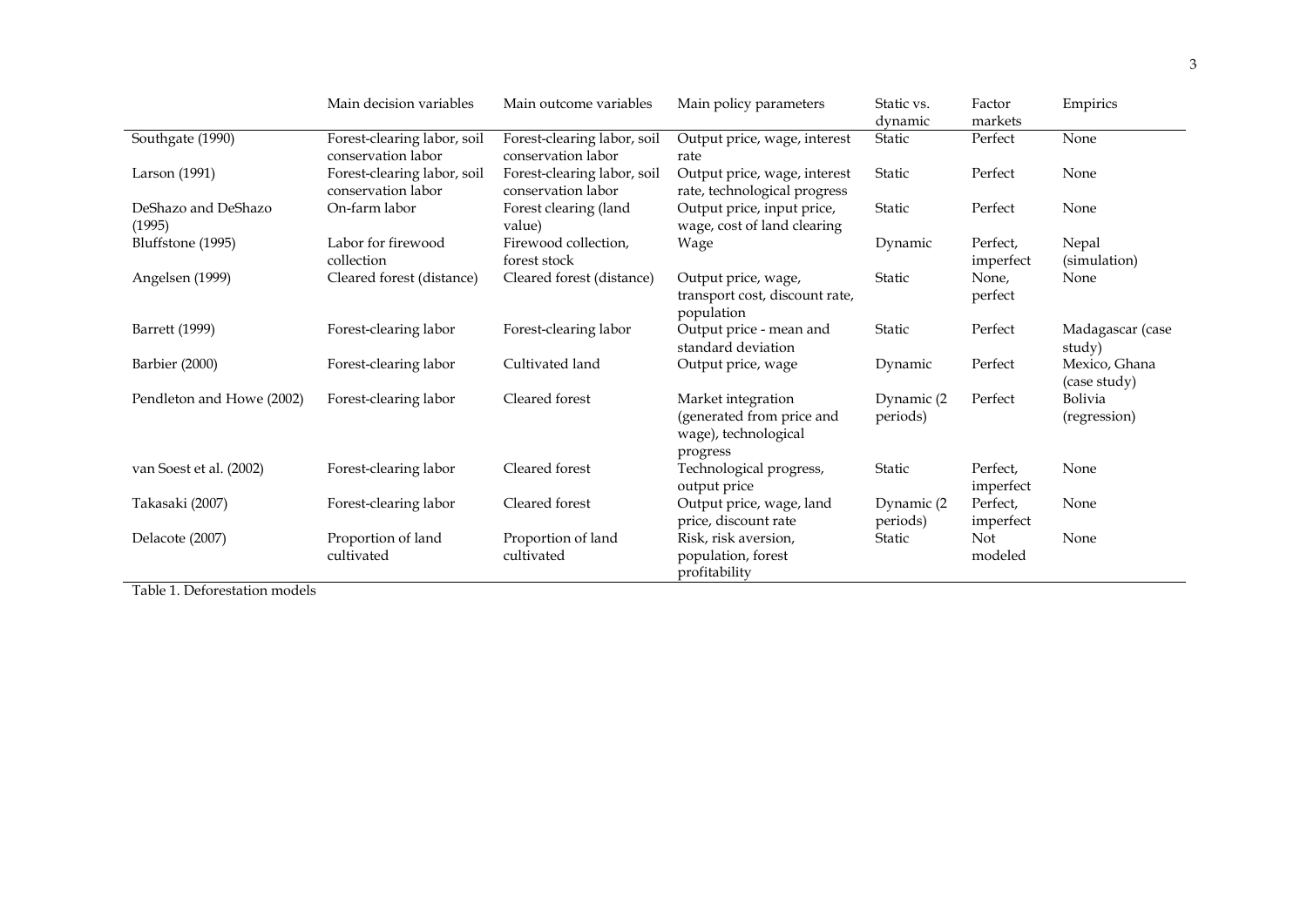|                            | Main decision variables                                     | Main outcome variables                     | Main policy parameters                                               | Static vs.<br>dynamic | Factor<br>markets     | Empirics                   |
|----------------------------|-------------------------------------------------------------|--------------------------------------------|----------------------------------------------------------------------|-----------------------|-----------------------|----------------------------|
| McConnell (1983)           | Soil loss, non-soil input                                   | Soil depth                                 | Tenure                                                               | Dynamic               | Perfect               | None                       |
| Barbier (1990)             | Soil-degrading input,<br>soil-conserving input              | Soil depth                                 | Output price, input price                                            | Dynamic               | Perfect               | Indonesia<br>(descriptive) |
| Barrett (1991)             | Soil loss, non-soil input                                   | Soil depth                                 | Output price                                                         | Dynamic               | Perfect               | None                       |
| Clarke (1992)              | Farm input, soil<br>investment                              | Soil quality                               | Output price, input price,<br>discount rate                          | Dynamic               | Perfect               | None                       |
| LaFrance (1992)            | Cultivation input, soil-<br>conservation input              | Soil stock                                 | Output price                                                         | Dynamic               | Perfect               | None                       |
| Krautkraemer (1994)        | Soil loss                                                   | Soil fertility                             | Population                                                           | Dynamic               | Perfect               | None                       |
| Barrett (1996)             | Soil loss, soil-<br>conservation input                      | Soil depth                                 | Output price, discount rate                                          | Dynamic               | Perfect               | None                       |
| Grepperud (1997a)          | Farming labor, soil-<br>conservation labor                  | Farming labor, soil-<br>conservation labor | Farming support, soil-<br>conservation support, off-<br>farm support | Static                | Perfect               | None                       |
| Grepperud (1997b)          | Farm input, investment<br>in soil-conservation<br>structure | Soil stock                                 | Output price, discount rate                                          | Dynamic               | Perfect               | None                       |
| Bulte and van Soest (1999) | Soil loss, farming labor                                    | Soil depth                                 | Output price                                                         | Dynamic               | Perfect,<br>imperfect | None                       |
| Grepperud (2000)           | Farming intensity (soil<br>depleting/conserving)            | Soil fertility                             | Risk aversion                                                        | Dynamic               | Perfect               | None                       |
| Lichtenberg (2006)         | Soil loss, farming labor                                    | Soil depth                                 | Output price                                                         | Dynamic               | Perfect               | None                       |
| Graff-Zivin and Lipper     | Soil carbon-sequestration                                   | Soil carbon-sequestration                  | Sequestration cost, output                                           | Dynamic               | Perfect               | None                       |
| (2008)                     | investment                                                  | investment                                 | price, discount rate, risk<br>aversion                               |                       |                       |                            |

Table 2. Soil-conservation models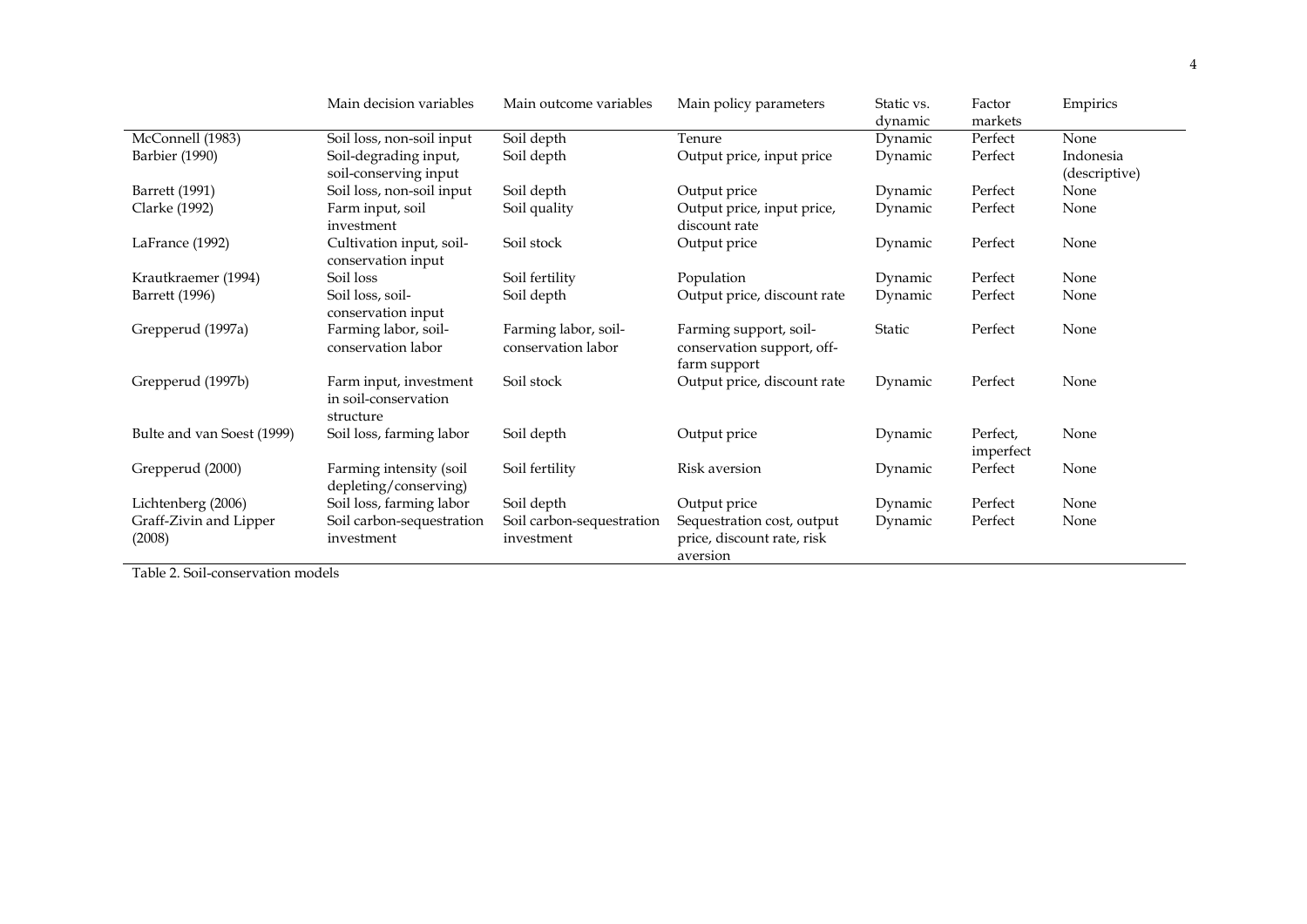|                            | Main decision variables                                                  | Main outcome variables                                                                     | Main policy parameters                                                                                          | Static vs.<br>dynamic | Factor<br>markets | Empirics                                |
|----------------------------|--------------------------------------------------------------------------|--------------------------------------------------------------------------------------------|-----------------------------------------------------------------------------------------------------------------|-----------------------|-------------------|-----------------------------------------|
| Barrett (1991)             | Cultivation length, fallow<br>length                                     | Fallow-cultivation cycle                                                                   | Output price                                                                                                    | Dynamic               | Not<br>modeled    | None                                    |
| Jones and O'Neill (1993)   | Proportion of land<br>cultivated                                         | Fallow length                                                                              | Output price, wage, discount<br>rate, population                                                                | Static                | Perfect           | None                                    |
| López (1997)               | Cleared forest                                                           | Cleared forest                                                                             | Output price                                                                                                    | Dynamic               | Perfect           | Ghana<br>(regression)                   |
| Tachibana et al. (2001)    | Proportion of upland<br>land cultivated, upland<br>forest cleared        | Proportion of upland<br>cultivated, shifting<br>cultivation area, upland<br>forest cleared | Lowland technological<br>progress, lowland farm area,<br>output price, forest-clearing<br>cost, tenure security | Dynamic               | Perfect           | Vietnam<br>(regression)                 |
| Batabyal and Lee (2003)    | Fallow length                                                            | Fallow length                                                                              | Return to fallow, discount<br>rate                                                                              | Dynamic               | Not<br>modeled    | None                                    |
| Sylwester (2004)           | Proportion of land<br>cultivated                                         | Land quality                                                                               | Income transfer, output<br>price, population                                                                    | Dynamic               | Not<br>modeled    | None                                    |
| Willassen (2004)           | Fallow-cultivation cycle                                                 | Fallow-cultivation cycle,<br>soil fertility (present<br>value of gross output)             | Output price                                                                                                    | Dynamic               | Not<br>modeled    | None                                    |
| Takasaki (2006)            | Proportion of land<br>cleared                                            | Proportion of land<br>cleared                                                              | Output price, wage, discount<br>rate, soil-regeneration rate,<br>soil erosivity                                 | Dynamic               | Perfect           | None                                    |
| Pascual and Barbier (2006) | Farming labor (clearing<br>and on-farm labor with a<br>fixed proportion) | Fallow soil fertility,<br>forest clearing                                                  | Population                                                                                                      | Dynamic               | Perfect           | Mexico<br>(simulation)                  |
| Pascual and Barbier (2007) | Farming labor (clearing<br>and on-farm labor with a<br>fixed proportion) | Fallow soil fertility,<br>forest clearing                                                  | Output price                                                                                                    | Dynamic               | Perfect           | Mexico<br>(simulation)                  |
| Balsdon (2007)             | Cultivation length                                                       | Cultivation length                                                                         | Output price, non-farm<br>income                                                                                | Dynamic               | Not<br>modeled    | None                                    |
| Brown (2008)               | Proportion of land<br>cultivated                                         | Proportion of land<br>cultivated                                                           | Preference, spatial<br>dependency                                                                               | Dynamic               | Perfect           | Cameroon<br>(regression,<br>simulation) |

Table 3. Shifting cultivation models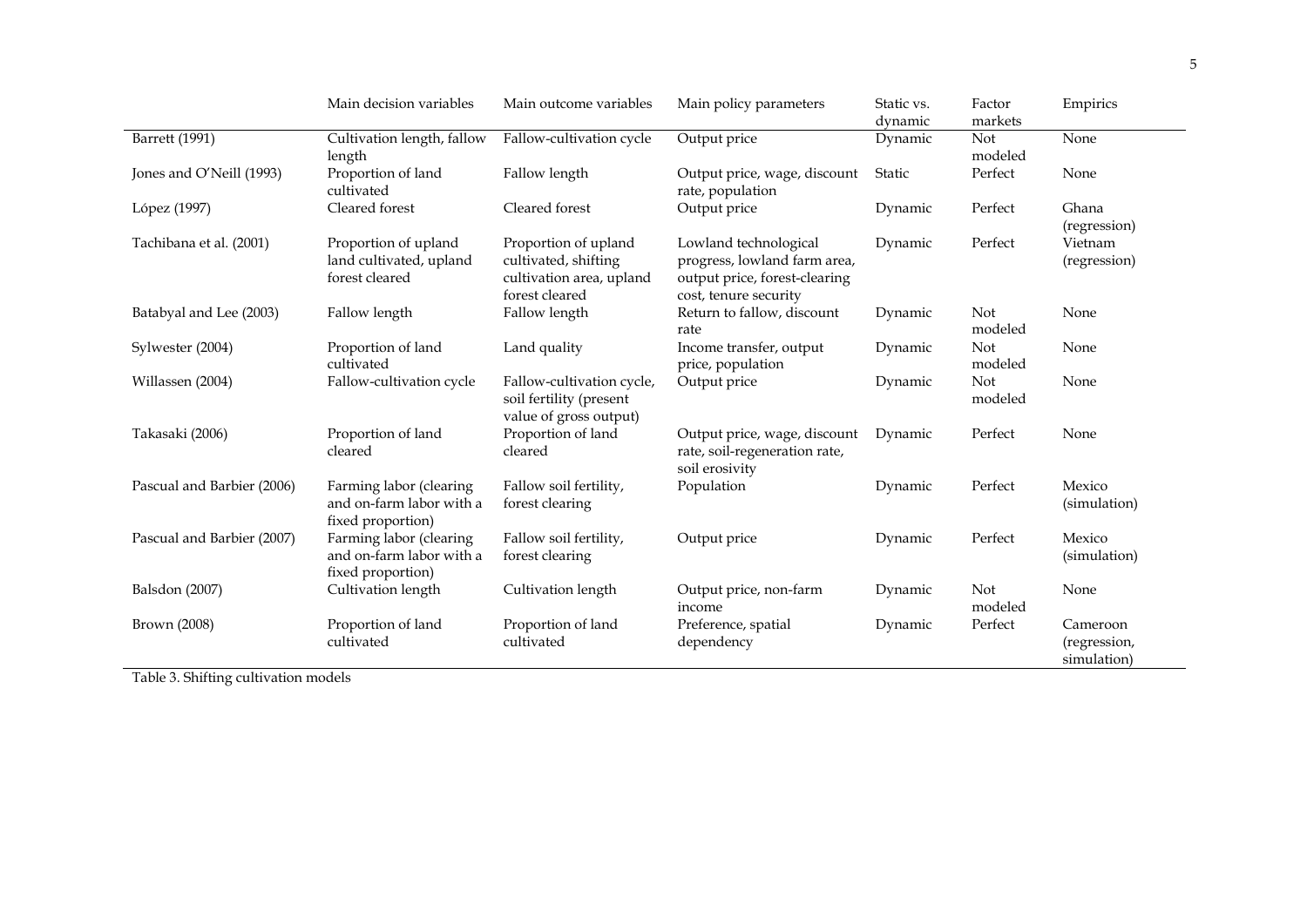## **2. Deforestation models**

Most farm-level deforestation models examine forest-clearing labor as a key decision variable. Assuming a simple function of forest clearing with labor as a unique input (which is valid among small-scale farmers who do not use chainsaws), cleared forest is directly captured by forest-clearing labor.

#### **2.1. Static deforestation models**

Early deforestation models are static. Southgate (1990), which is elaborated by Larson (1991), considers not only forestclearing labor, but also soil-conservation labor among colonists in the forest frontier;3 these two labors separately determine the present value of agricultural production (cropping and livestock) and soil conservation. DeShazo and DeShazo (1995) apply an agricultural household model (Singh et al., 1986) to forest clearing with a perfect labor market, though they capture forest clearing through the value of land (rent), not forest clearing itself. van Soest et al. (2002) directly extend the agricultural household model to forest clearing, comparing effects of farm technological progress on forest clearing under perfect and no labor-market conditions.

Barrett (1999) and Delacote (2007), respectively, examine influences of price and production risk in farming on forest clearing in their static models; Delacote (2007) also addresses effects of risk aversion and returns to standing forest in the form of non-timber forest products (NTFPs).4

#### **2.2. Discrete dynamic deforestation models**

1

Static deforestation models effectively treat cleared land as a variable input (produced by labor) for farming. This setup is valid if tropical farmers replace their old infertile plots with newly cleared forest lands every agricultural season or do not consider future production on their cleared lands because of insecure tenure. This is not a common practice among shifting cultivators, because (1) forest clearing is very costly to them (especially with no use of chainsaws), (2) they can employ a variety of traditional soil management techniques (in particular fallowing), and (3) forest clearing and cultivation often give them some claims to the land (Takasaki, 2007). Instead, shifting cultivators crop their cleared lands for more than one agricultural season over time.

Takasaki (2007) treats forest clearing as both an input for current production and an investment in future production in his two-period model. Quality-adjusted land for cultivation at period *t* is given by:

$$
A_1 = a(L_1), \t\t(1.1)
$$

$$
A_2 = (1 - \rho)A_1 + a(L_2), \tag{1.2}
$$

where  $L_t$  is labor allocated to clear forest at period  $t$ ,  $a$  is forest-clearing function, and  $\rho$  captures fertility decline through cultivation (depreciation rate). van Soest et al. (2002) use the same forest-clearing function as in equation (1.1); equation (1.2) is a state equation of crop land. Takasaki (2007) considers not only labor-market conditions, but also land-market conditions, comparing four distinct market institutions (Latin America vs. Sub-Saharan Africa), including the effects of land price.

Some static models, such as Southgate (1990), Larson (1991), and Angelsen (1999), jointly address input and investment aspects of forest clearing by considering the benefit/cost stream over time generated by current forest clearing; such models capture neither farmers' behaviors over time nor the evolution of land assets.5

<sup>3</sup> Although conflicts over property rights are central issues among colonists in the forest frontier (e.g., Alston et al., 2000; Anderson & Hill, 1990; Hotte, 2001; Mueller, 1997), related theoretical modeling is not reviewed in this chapter.

 $4$  The potential role of NTFPs for sustainable development and poverty alleviation in the tropics is often emphasized (e.g., Arnold & Perez, 2001; Coomes et al., 2004; Wunder, 2001); at the same time, overexploitation of forest resources as local commons among poor populations has been a major concern (i.e., poverty-environment trap) (Barbier, 2010; Dasgupta, 1993, 2001; Jodha, 1986). In particular, firewood collection and associated forest degradation have received much attention. Bluffstone (1995), for example, examines firewood/fodder collection and forest biomass evolution.

<sup>5</sup> The key decision variable in Angelsen's model (1999) is the distance to forest cleared. Such spatial modeling, which is common among geographers, is not reviewed in this chapter (other examples of spatial farm-level deforestation models developed by economists include Angelsen, 1994; Chomitz & Gray, 1996; Mendelsohn, 1994). Angelsen (1999) compares four models under distinct modeling assumptions and property rights, not market conditions, in a unified framework.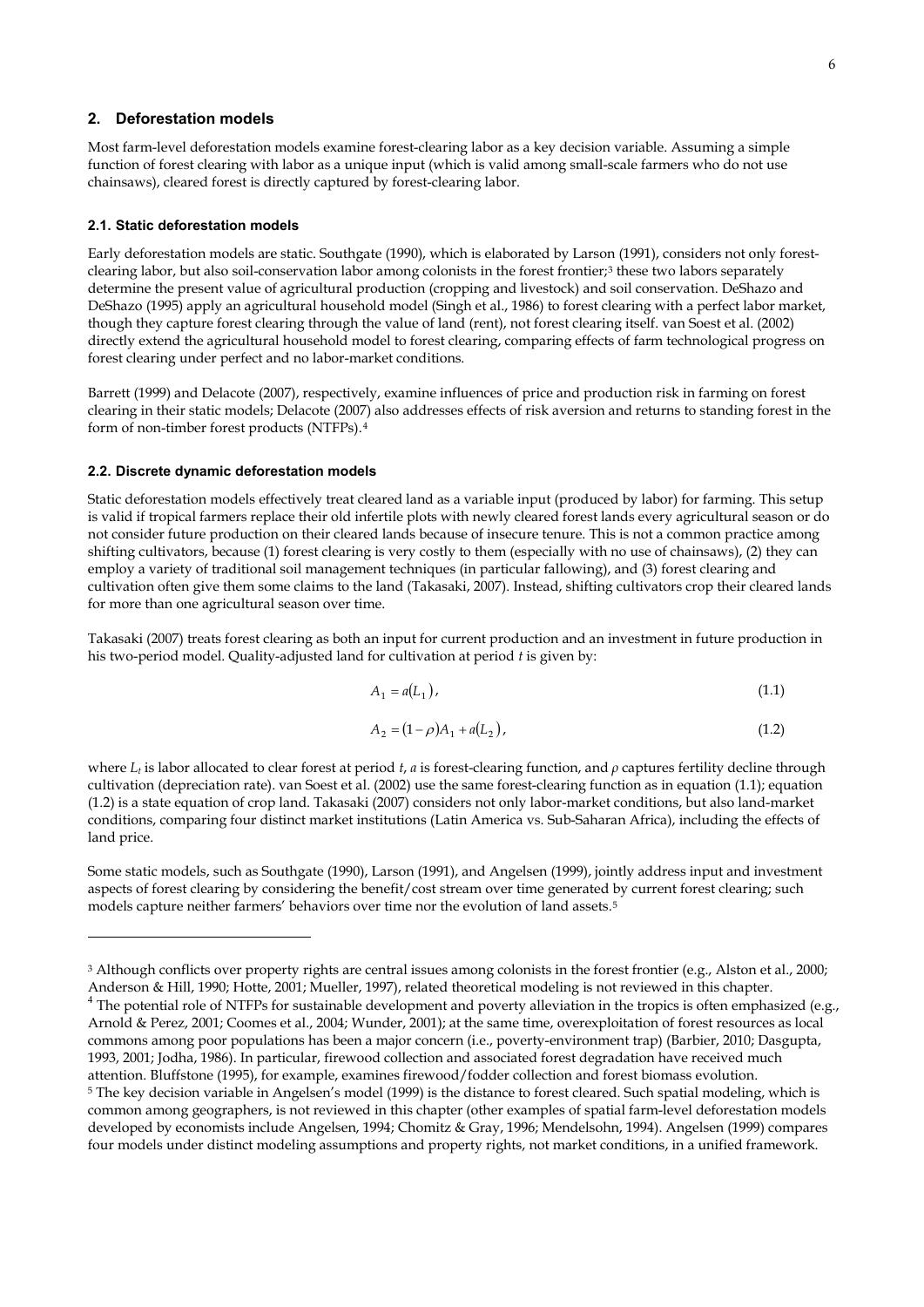7

Pendleton and Howe (2002) develop a two-period model for Amerindians in Bolivia, capturing forest clearing in the dry season (period 1) for production in the wet season (period 2). Distinct from other modeling works, Pendleton and Howe (2002) distinguish between primary and secondary forests; they also construct a measure of market integration from market prices.

## **2.3. Continuous dynamic deforestation models**

Following a standard capital model, dynamic farm-level deforestation models consider forest clearing as a pure investment in land capital for future production. This modeling is commonly used to examine a society's optimal deforestation – i.e., exploitation of tropical forests as the commons – in the literature (e.g., Barbier & Burgess, 1997; Ehui et al., 1990; López, 1994; López & Niklitschek, 1991); most models employ control theory in a continuous time framework (e.g., Kamien & Schwartz, 1991; Seietstad & Sydsaeter, 1987).

Assuming that a fixed proportion of arable land ( $\delta$ ) is fallowed in each time period, Barbier (2000) considers the following state equation:

$$
\dot{A} = a(L) - \delta A \tag{2}
$$

where time index is suppressed and  $\dot{A} = dA/dt$ . The depreciation rate  $\delta$  is effectively the same as  $\rho$  in equation (1) in the discrete-time framework.

# **3. Soil-conservation models**

Soil-management measures are classified into two groups based on their costs: one with reduced current output levels, such as less intensified cultivation, forest fallowing, and perennial systems, and the other with input use, which can take various forms, such as mulching, composting, terracing, and creating hedgerows, depending on agroecological conditions in specific locales. Although fertilizer is an essential input in other agricultural systems, fertilizer use is very limited in shifting cultivation that relies heavily on forest-based measures (forest clearing and fallowing) (Nicholaides et al., 1983; Sanchez et al., 1982). Grepperud (1997a) examines how programs supporting farming, soil conservation, and non-farm activities affect labor allocations for these three activities in his static model, in the same spirit as Southgate (1990) and Larson (1991).

All soil conservation models developed in the literature examine continuous cultivation with fixed land size.

# **3.1. Canonical soil dynamics**

1

McConnell (1983) models the dynamics of soil depth *x* as follows:

$$
\dot{x} = \alpha - s \tag{3}
$$

where  $\alpha$  is natural soil regeneration and  $s$  is soil loss associated with cultivation; farm output is a function of soil loss, soil depth (fertility), and non-soil inputs (evaluated at factor price).6 This model captures only the adjustment of cultivation intensity among soil-management measures.

#### **3.2. Input-based soil-conservation models**

Economists have extended McConnell's (1983) dynamic model by incorporating input-based soil-conservation measures in various ways. Clarke (1992) adds soil investment as a choice variable to equation (3); Barbier (1990) and LaFrance (1992) consider inputs for (soil degrading) cultivation and soil conservation separately; Barrett (1996) adds a soilconservation measure as a function of conservation input to equation (3); and Grepperud (1997b) considers an investment in soil-conservation structure, such as terraces, modeling the joint evolution of soil stock and conservation structure.

Bulte and van Soest (1999) examine the soil dynamics with no labor market, using the following state equation:

<sup>6</sup> Barrett (1991) compares McConnell's (1983) models with and without non-soil inputs.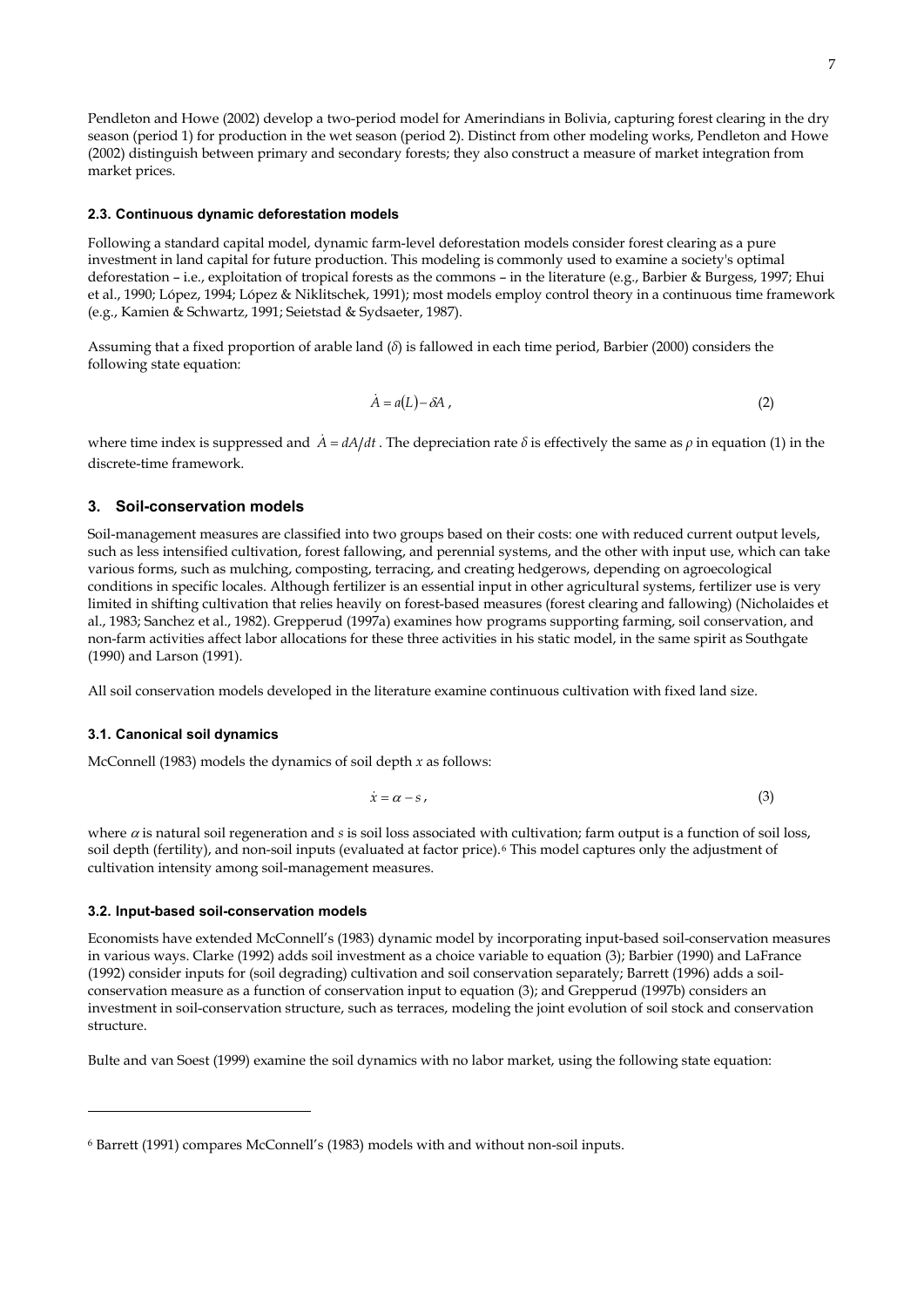$$
\dot{x} = \alpha(l) - s \tag{4}
$$

where *l* is labor for soil conservation. Equation (4) captures labor-intensive soil conservation.<sup>7</sup>

Grepperud (2000) examines how risk aversion influences soil conservation with production and price uncertainty. Graff-Zivin and Lipper (2008) examine the farmer's decision on investment in soil carbon sequestration by explicitly modeling soil carbon as well as soil fertility with production risk; they examine effects of sequestration cost and risk aversion, as well as output price and discount rate.

#### **3.3. Continuous vs. cyclical farming**

Assuming stock-dependent soil regeneration (cf. equations 3 and 4),

$$
\dot{x} = \alpha(x) - s \tag{5}
$$

Krautkraemer (1994) shows that in the presence of nonconvexity in the net benefit function, a non-continuous farming strategy – periodic cycles of cultivation and fallow – can be an equilibrium (Lewis & Schmalensee, 1977, 1979) and that population growth leads to a shift from cyclical cultivation to continuous cultivation (*sensu* Boserup, 1965).

#### **4. Shifting cultivation models**

Shifting cultivation models in the economics literature can be classified into four: the fallow-cultivation cycle model, the forest-fallow model, the cultivation-intensity model, and the land-replacement model.8 Almost all models are dynamic; all models except for Tachibana et al. (2001) assume a fixed land size.

#### **4.1. Fallow-cultivation cycle models**

Fallow-cultivation cycle models focus on fallow and/or cultivation length as decision variables, ignoring all other decisions, such as labor allocation. Barrett (1991) extends the optimal forest-rotation problem (Faustmann, 1995) to fallow-cultivation cycles by treating both fallow and cultivation lengths as choice variables. This rotation problem does not explicitly capture soil dynamics. In contrast, Willassen (2004) models the cyclical evolution of soil fertility in the cultivation and fallow phases; the farmer chooses only the phase – binary choice  $q = 0$  (fallow) or 1 (cultivation) – over time, and distinct from soil conservation models (e.g., equation 3), soil dynamics under cultivation as well as fallow are assumed to be determined by soil fertility level *x* only.

In these cyclical models, the farmer does no cultivation in the fallow phase. This simplification is for analytical tractability. Of course, in practice, shifting cultivators mix different stages of cultivation and fallow across plots.

Assuming fixed fallow length and on-farm soil dynamics characterized by equation (5), Balsdon (2007) focuses on cultivation length as a choice variable; distinct from other cyclical models, the termination of the cultivation phase in one plot is instantly followed by cultivation on the next plot. Batabyal and Lee (2003), in contrast, focus on the choice of fallow length.

#### **4.2. Cultivation-intensity models**

1

Cultivation-intensity models capture soil degradation resulting from shortened fallow through the cultivation-intensity measure without explicitly modeling fallow dynamics. Although cultivation-intensity models differ depending on their focus, their common feature is to capture cultivation intensity through the proportion of land cultivated (*b*). For a given land size, *1 – b* is the proportion of fallow land and *1/b* represents fallow length. For example, for *b* = .1, fallow length is 10 (years).

<sup>7</sup> Using equation (4), Bulte and van Soest (2001) examine an environmental Kuznets curve for land degradation with no labor market. Lichtenberg (2006) demonstrates that ambiguous impacts of output price found by Bulte and van Soest (1999) is not attributable to labor-market failure, but can occur depending on the labor supply's wage elasticity.

<sup>8</sup> Batabyal and Beladi (2004) and Batabyal and Nijkamp (2009) apply stochastic modeling to shifting cultivation, which is not reviewed in this chapter.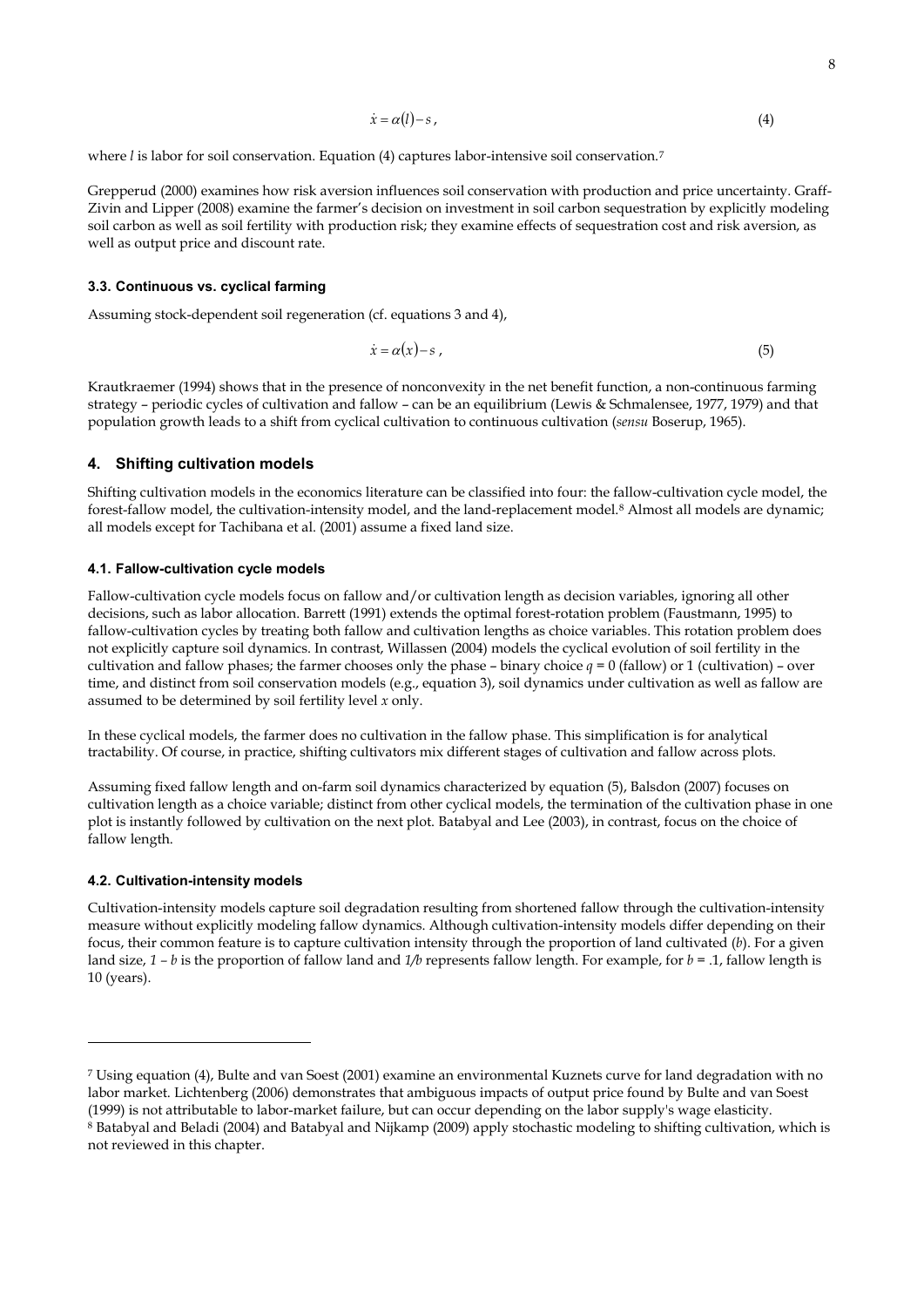#### **4.2.1. Early cultivation-intensity models**

Larson and Bromley (1990) develop a dynamic model with a fixed cultivation intensity. Jones and O'Neill (1993) develop a static model using cultivation intensity *b* as a key decision variable.9

#### **4.2.2. Cultivation-intensity models with soil dynamics**

In Sylwester's (2004) model, the soil dynamics under cultivation follows equation (5), with soil loss *s* replaced with a function of cultivation intensity *b*; distinct from other cultivation-intensity models, Sylwester does not model factor markets as in fallow-cultivation cycle models.

Whereas Brown (2008) considers a binary choice between cultivation and fallow – on each plot over time – as in fallowcultivation cycle models, he solves the dynamic problem by treating this binary variable *q* as continuous; that is, he effectively uses cultivation intensity *b* as a choice variable. His focus is to examine the roles of preference (measured by the revealed preference approach) and spatial dependency in farmers' forest clearing using simulation (see also Brown, 2006).

#### **4.2.3. Cultivation-intensity models with land dynamics**

Tachibana et al. (2001) develop a cultivation-intensity model that endogenizes the evolution of upland holdings (*T*) among Vietnamese farmers who combine upland shifting cultivation and lowland paddy cultivation:

$$
\dot{T} = a - \delta(b)bT \tag{6}
$$

where *a* is (upland) forest cleared and endogenized depreciation rate  $\delta(b)$  (cf. equation 2) captures soil degradation through shortened fallow (higher *b* captures depriving intensification). Note that distinct from equation (2), *T* is total land holdings, consisting of cultivated land *bT* (=*A*) and fallow land (1-*b*)*T* (= *T – A*). Furthermore, fallow land is under the risk of being grabbed by neighbors. Tachibana et al. (2001) examine how the proportion of cultivated upland land (inverse of fallow length), shifting cultivation area, and upland forest clearing are affected by a rich set of policies, such as lowland technological progress, lowland farm area, forest clearing cost, and upland tenure security, as well as output price.

#### **4.3. Forest-fallow models**

1

#### **4.3.1. Forest-fallow models with communal fallow forest**

Forest-fallow models endogenize the dynamics of biomass accumulation in fallow forest as a soil builder. Fallow forest is explicitly or implicitly assumed to be communally owned by villagers. López (1997) introduces the following dynamics of fallow biomass density  $\eta$ :

$$
\dot{\eta} = \gamma - \frac{\sum_{i} a_i}{Q} \eta \tag{7}
$$

where  $\gamma$  is the intrinsic growth of secondary vegetation,  $a_i$  is cleared forest by household *i*, and *Q* is total land area – under both cultivation and fallow – of the village. Equation (7) assumes that fallow biomass density is determined by the proportion of cleared forest land for cultivation, i.e., village-level cultivation intensity.10

Assuming equation (7) and a simple conversion of biomass to soil fertility on cleared fallow forest, Pascual and Barbier (2006; 2007) derive the dynamics of soil fertility on cleared forest (Pascual & Barbier, 2006, equation 5). They assume that in each period of time the farmer cultivates only the cleared land; then, on-farm soil conservation is irrelevant. In Pascual and Barbier (2006; 2007), the only decision variable is farm labor, which is assumed to be allocated between forest clearing and cultivation with a fixed proportion. Pascual and Barbier (2006; 2007) examine impacts of population density (*n/Q*, where *n* is the number of households in the village) and output price on forest clearing and fallow soil fertility.

<sup>9</sup> Jones and O'Neill (1993) extend their model to a spatial model.

<sup>&</sup>lt;sup>10</sup> In the forest-fallow model, adding NTFPs collected from secondary fallow forest as an additional benefit of fallowing is a straightforward extension.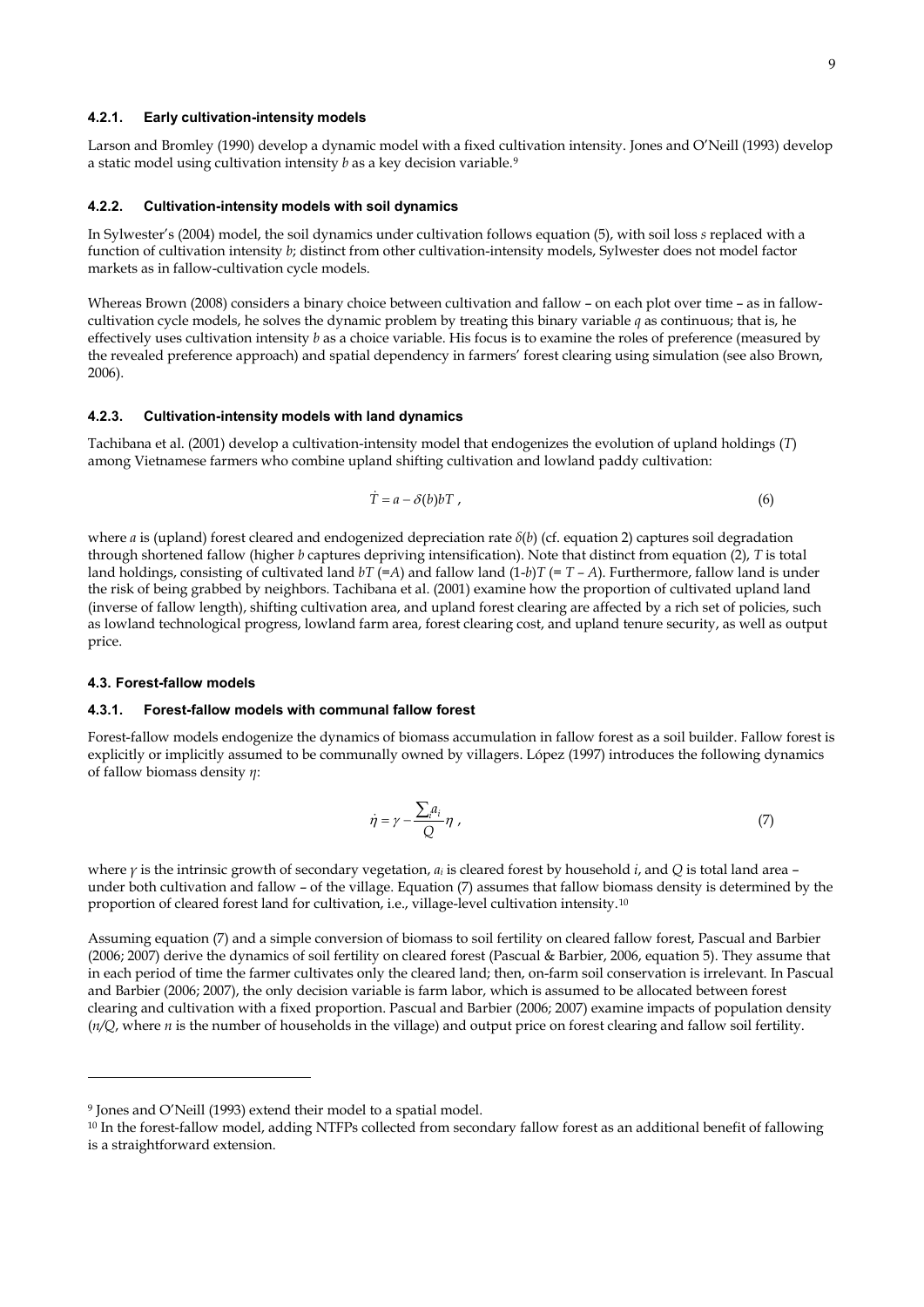#### **4.3.2. Forest-fallow models with private fallow forest**

Shifting cultivators commonly have usufruct of not only the cultivated land they have cleared, but also their fallow land; customary tenure of fallow land tends to be insecure, however, and this tenure insecurity influences their forest clearing and fallowing decisions (Otsuka & Place, 2001; Place & Otsuka, 2001; Tachibana et al., 2001). It is straightforward to revise equation (7) to characterize such an alternative customary tenure setting; then, soil fertility of cleared fallow forest is effectively determined by fallow length or the inverse of cultivation intensity, *1/b*. In this way, the fallow-forest model with private fallow forest directly corresponds to the cultivation-intensity model; a key difference is that the former focuses on fallow dynamics and the latter highlights other dynamics, such as on-farm soil or land holdings.

#### **4.4. Land-replacement models**

Fallow-cultivation cycle models assume a cyclical switch of the whole land between cultivation and fallow; fallow-forest models assume that the farmer cultivates cleared forest land only in each period of time. In practice, shifting cultivators replace some depleted plots with cleared forest land each time, while continuing to cultivate the remaining plots; replacing all plots simultaneously is a polar case.

This aspect is explicitly captured in the land-replacement model (with fixed land size) introduced by Takasaki (2006). The key choice variable is the proportion of cultivated land, not total land, replaced with cleared forest land (*c*). This modeling approach highlights the tension between replaced (cleared) and non-replaced (remaining) plots – the former is more fertile but clearing is costly. It also directly captures new soils on cleared forest land added to soils on remaining plots. Specifically, the dynamics of on-farm soil stock is obtained by extending equation (3):

$$
\dot{x} = \varphi c + \alpha (1 - c) - s \tag{8}
$$

where  $\varphi$  is soil stock (per unit of land) of cleared forest (see Takasaki, 2006, Figure 1 for derivation). Note that for  $c = 0$ (continuous cultivation), equation (8) is the same as (3); for  $c = 1$  (complete replacement), equation (8) corresponds to forest-fallow models, though fallow dynamics is not modeled ( $\varphi$  is not endogenized). Takasaki (2006) examines effects on forest clearing (measured by  $c$ ) of soil-regeneration rate  $\alpha$  and soil erosivity altered by soil conservation programs, as well as output price, wage, and discount rate.

#### **5. Discussion**

1

#### **5.1. Primary vs. secondary forests**

The review in the last section indicates two significant lacunae in the extant shifting cultivation models. The first lacuna is that the extant models do not distinguish between primary and secondary forests.11 This distinction is critically important for both environmental and economic reasons. First, in general, protecting primary forest with greater biodiversity needs to be given a higher priority than secondary forest protection. At the same time, as primary forest becomes scarce in the tropics, researchers and practitioners pay greater attention to secondary fallow forest (Coomes et al., 2000). In particular, short fallow results in less matured secondary forest with limited biomass accumulation and poor protection of erodible soils, as well as low biodiversity, weak carbon sequestration, and limited timber and NTFPs (Brown & Lugo, 1990; Chazdon et al., 2009; Dalle & de Bois, 2006; Dent & Wright, 2009). Shifting cultivation models need to jointly address cleared primary forest and fallow length of secondary forest as key environmental outcomes.

Second, the choice between primary and secondary forest is determined by farmers' decisions under specific environmental and economic conditions: In particular, secondary forest is less fertile but easier to clear than primary forest (Scatena et al., 1996), and this comparison depends on fallow length (farmer's decision) (Dvořàk, 1992) and the availability of primary forest (determined by population growth, etc.). This choice also has a direct implication for asset accumulation: Although clearing secondary forest does not alter total land holdings (only the plot phase changes from fallow to cultivation), clearing new primary forest augments land holdings. That is, although secondary forest brings fertile soil, primary forest brings both more fertile soil and new land itself. Shifting cultivation models need to capture these key differences.

<sup>11</sup> Primary forest "has had little or no anthropogenic intervention" and secondary forest is "woody successional vegetation that regenerates after the original forest cover has been removed for agriculture or cattle ranching" (Smith et al., 1999, p.86).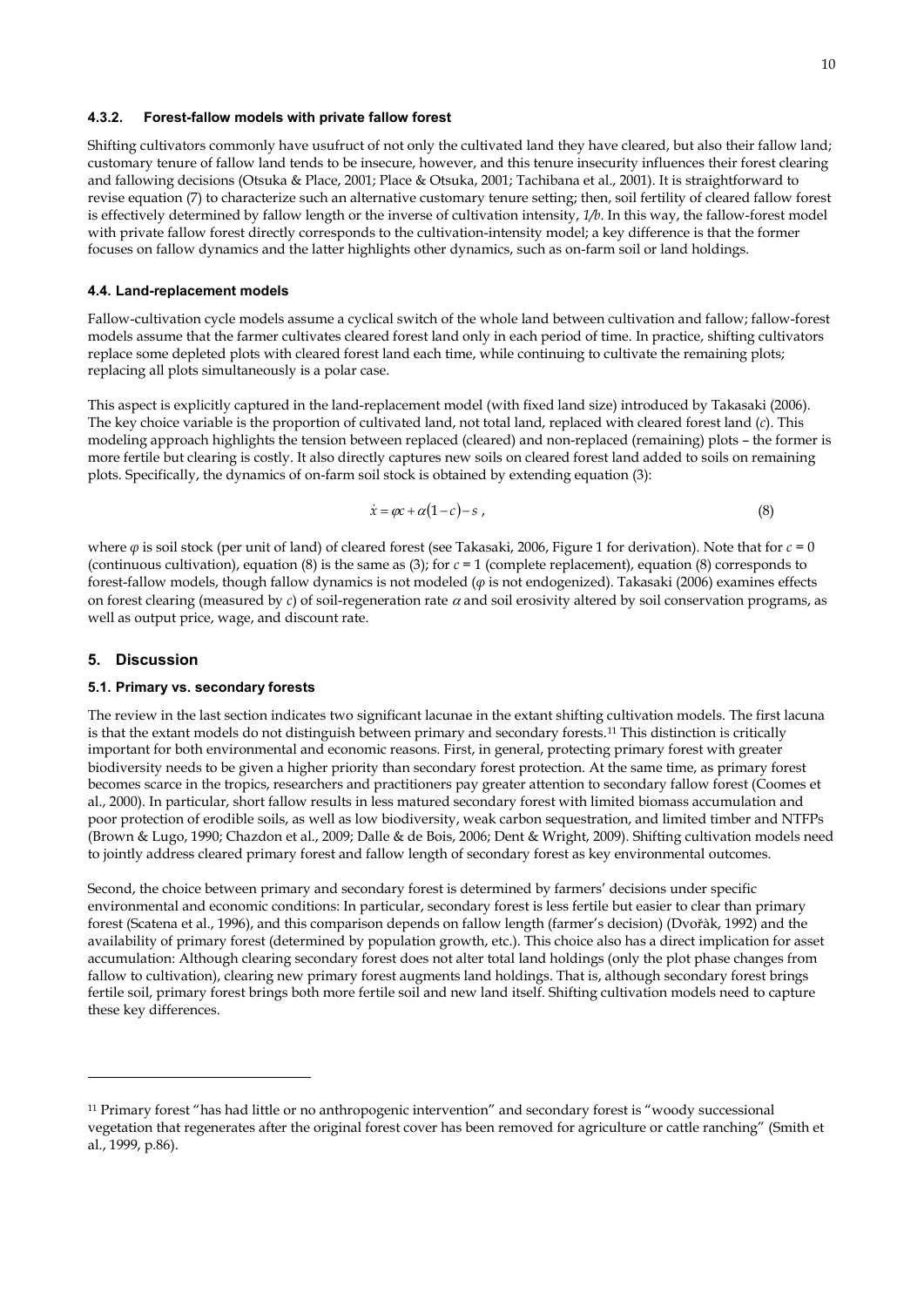Pendleton and Howe (2002) address the choice between primary and secondary forests as a pure forest-clearing problem; they neither model the role of secondary fallow forest as a soil builder nor consider soil addition through primary forest clearing. No other deforestation models distinguish or specify the type of cleared forest; this is also true in dynamic deforestation models, which necessarily involve land accumulation (Barbier, 2000; Takasaki, 2007). Not only all soil conservation models but also most shifting cultivation models assume fixed land holdings, and thus implicitly focus on secondary forest; Tachibana et al. (2001) do not distinguish or specify the type of cleared forest, either.

This lacuna in the theoretical literature is in contrast to the considerable number of empirical studies on primary and secondary forests. Smith et al. (1999), for example, show that the relative importance of secondary forest to primary forest increases over time among Amazonian colonists; Coomes et al. (2000; 2011) also find this pattern over a longer time span among Amazonian peasants (in their study village in Peru, primary forest has virtually disappeared).

## **5.2. On-farm soil conservation in shifting cultivation**

Supporting non-farm activities discourages farming, thereby releasing pressure on forests. This policy option becomes available and significant only after non-agricultural sectors sufficiently develop, often following massive deforestation and forest degradation. What policies can slow down this trend along the development path?

The second lacuna not only in the extant theoretical works on shifting cultivation, but also in related empirical works is the investigation into potential roles of on-farm soil conservation. Among poor shifting cultivators, forest-based soilmanagement options (forest clearing and fallowing) outweighs on-farm soil conservation (Barbier, 1997); when degraded land can be easily replaced, farmers have little incentive to adopt expensive input-based soil-conservation measures. Then, the question is whether policy makers can alter shifting cultivators' benefit-cost calculations by introducing effective soil-conservation programs, as discussed by Takasaki (2006) (see also Grepperud, 1997a).

Although developing locally adoptable, effective soil-conservation measures in tropical forests has been a daunting task (Lal, 1995), soil scientists' recent growing interest in biochar in Amazonia may lead to significant improvement in soil fertility and soil carbon sequestration in shifting cultivation systems (Glaser, 2007; Marris, 2006; Steiner et al., 2004). Biochar, also known as black carbon, is the residue of organic matter that has been pyrolyzed (partially combusted in a low-oxygen environment). Research indicates that Amazonian black carbon (*terra preta*) has, on average, three times more soil organic matter (SOM) content, higher nutrient levels, and a better nutrient retention capacity than surrounding infertile soils (Glaser, 2007). How the labor-intensive alternative "slash-and-char" system, combined with sustainable charcoal production, can be promoted among poor shifting cultivators is still an open question, however (Swami et al., 2009) (see Coomes & Burt, 2001 for charcoal production among Amazonian peasants).

Soil-conservation models extensively developed in the literature can well capture various input-based soil-conservation measures; in particular, equation (4) or its variant can be applied to labor-intensive conservation like biochar.

#### **5.3. Shifting cultivation regimes**

1

It is very useful to differentiate two regimes of shifting cultivation. In regime 1, where primary forest is available, farmers choose to clear primary or secondary forest. Although the extant deforestation and shifting cultivation models effectively capture primary forest clearing and secondary fallow forest clearing (cyclical cultivation), respectively, neither of them addresses the choice of these two. As primary forest becomes scarce (deforestation), cultivation shifts to regime 2, in which only secondary forest is cleared; in another words, primary forest has been so degraded that clearing primary forest is too costly or simply not an available option. Policies effectively protecting primary forest (in particular, protected areas with compliance) can also make this regime shift.12 Although the extant shifting cultivation models essentially focus on regime 2, protecting remaining primary forest and promoting sustainable secondary forest

<sup>&</sup>lt;sup>12</sup> Migration can also significantly affect the regime shift. Coomes et al. (2011) find that urban migration plays an important role in lowering pressure on diminishing forest land among shifting cultivators in their study village. The extensive migration option in the forest frontier, however, may allow farmers to clear forest – both primary and secondary – without employing fallowing practices; this is possible among colonists in land-abundant areas in Latin America, especially in locales where selling cleared lands is an additional motive for forest clearing (Barbier, 2004; Binswanger, 1991; Takasaki, 2007). Conceptually, further regime shifts following regime 2 can be considered. Once shifting cultivators start to employ continuous cultivation on some plots, regime 3 emerges; in this new regime, in addition to forest fallow management, farmers make a key choice between shifting and continuous. Lastly, regime 3 is followed by the complete shift to continuous cultivation, i.e., abandonment of shifting cultivation (Krautkraemer, 1994).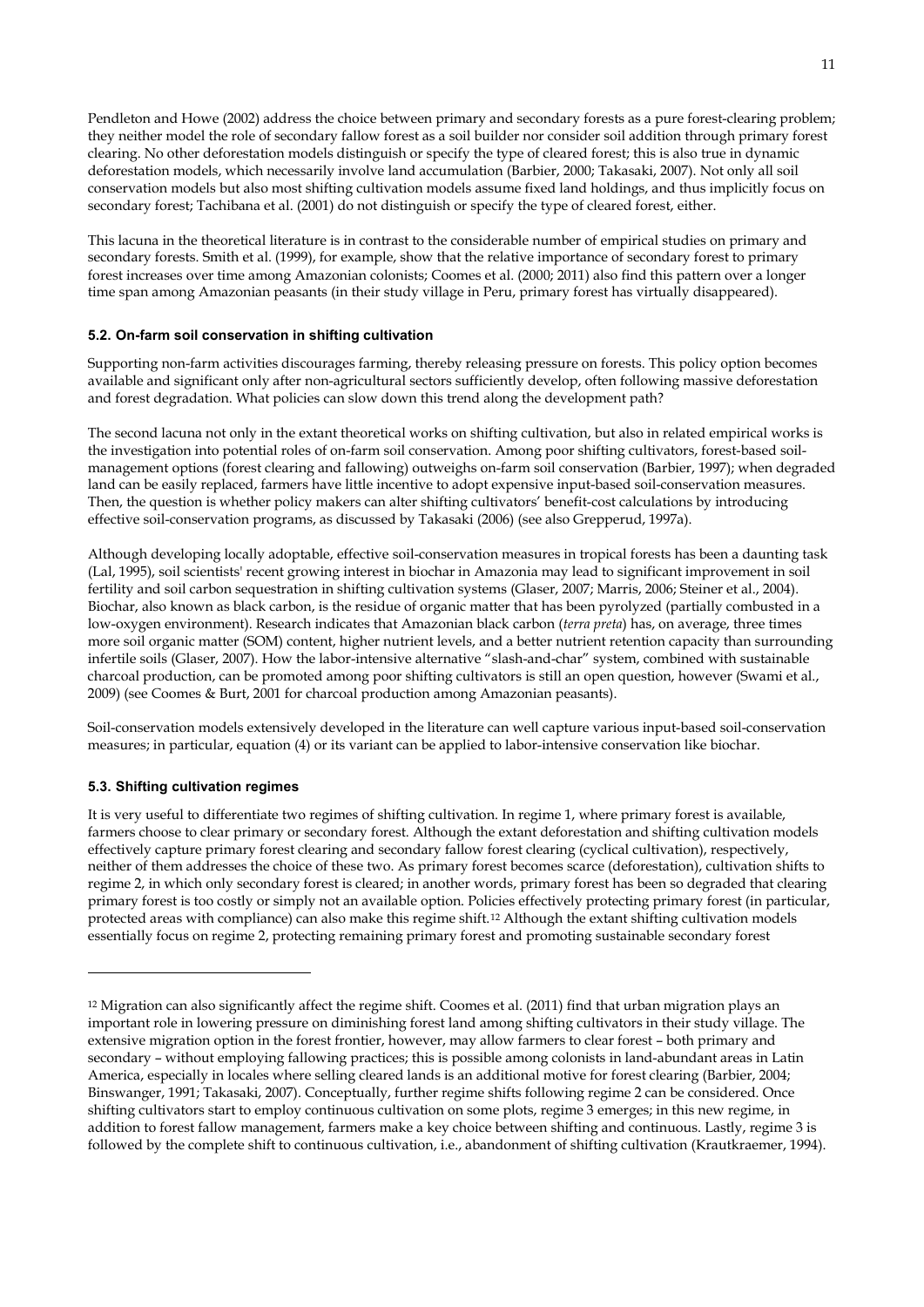management (long fallow) in regime 1 should be given a higher priority for conservation and development in shifting cultivation systems.

### **5.4. Future modeling**

It is now clear that a promising avenue for future modeling of shifting cultivation is to extend extant models for secondary fallow forest in regime 2 by adding primary forest clearing to capture regime 1 and by endogenizing on-farm soil conservation to examine its effects on forest outcomes. That is, a unified farm model of primary forest clearing, forest fallowing, and on-farm soil conservation is needed to examine effective policies for protecting primary forest and maintaining sustainable long fallow.

Two extensions toward such a unified model are suggested. The first is to augment a cultivation-intensity model so that it captures the dynamics of both on-farm soil and land holdings (through primary forest clearing). Such an augmented model could explicitly capture the mechanism of depriving intensification embedded in  $\delta(b)$  in equation (6).

The second extension is to augment Takasaki's (2006) land-replacement model by endogenizing cultivation intensity and capturing acquisition of new land and soil through primary forest clearing. The proportion of total land, not cultivated land, replaced with fallow forest is *bc*, and fallow length  $1/bc$  determines the soil stock of cleared fallow forest  $\varphi$  in equation (8).

#### **5.5. Hypothetical effects of on-farm soil conservation**

How does better on-farm soil conservation affect forest outcomes? On one hand, in regime 2 with no primary forest clearing, it is expected that shifting cultivators intensify on-farm soil conservation and rely less on fallow soils (less frequent clearing), resulting in longer fallow. On the other hand, in regime 1, better on-farm soil conservation encourages shifting cultivators to clear more primary forest with increased returns to farming; at the same time, primary forest clearing (land accumulation) is balanced with secondary forest clearing (fallow management). A well-designed soil conservation program might result in longer fallow at the cost of primary forest; then, it becomes crucial to combine the soil program with other measures to protect primary forest, such as protected areas.

The unified farm model proposed above can dissect shifting cultivators' benefit-cost calculations, shedding light on an effective policy mix for conservation and development and pointing to promising avenues for empirical research.

# **6. Conclusion**

This chapter reviewed farm-level economic models of shifting cultivation, as well as those of deforestation and soil conservation related to shifting cultivation. Although economists have made significant progress in modeling shifting cultivation over the last two decades, extant economic models neither clearly distinguish between primary and secondary forests nor address potential roles of on-farm soil conservation in shifting cultivation. Developing a unified farm model of primary forest clearing, forest fallowing, and on-farm soil conservation is needed to examine effective policies for protecting primary forest and maintaining sustainable secondary fallow forest. The chapter pointed to promising avenues for future modeling.

# **7. Acknowledgment**

This chapter has benefited significantly from the comments and suggestions of Oliver Coomes. This research has been made possible through financial support provided by the Japan Society for the Promotion of Science and the Ministry of Education, Culture, Sports, Science and Technology in Japan. Any errors of interpretation are solely the author's responsibility.

# **8. References**

Alston, L. J., Libecap, G. D. & Mueller, B. (2000). Land reform policies, the sources of violent conflict, and implications for deforestation in the Brazilian Amazon. *Journal of Environmental Economics and Management*, Vol. 39, No., 162-188.

Anderson, T. L. & Hill, P. J. (1990). The race for property rights. *Journal of Law and Economics*, Vol. 33, No. 1, 177-197. Angelsen, A. (1994). Shifting cultivation expansion and intensity of production: the open economy case. Working Paper 3, Chr. Michelsen Institute, Bergen.

Angelsen, A. (1999). Agricultural expansion and deforestation: modeling the impact of population, market forces and property rights. *Journal of Development Economics*, Vol. 58, No. 1, 185-218.

Angelsen, A. & Kaimowitz, D. (1999). Rethinking the causes of deforestation: lessons from economic models. *The World Bank Research Observer*, Vol. 14, No. 1, 73-98.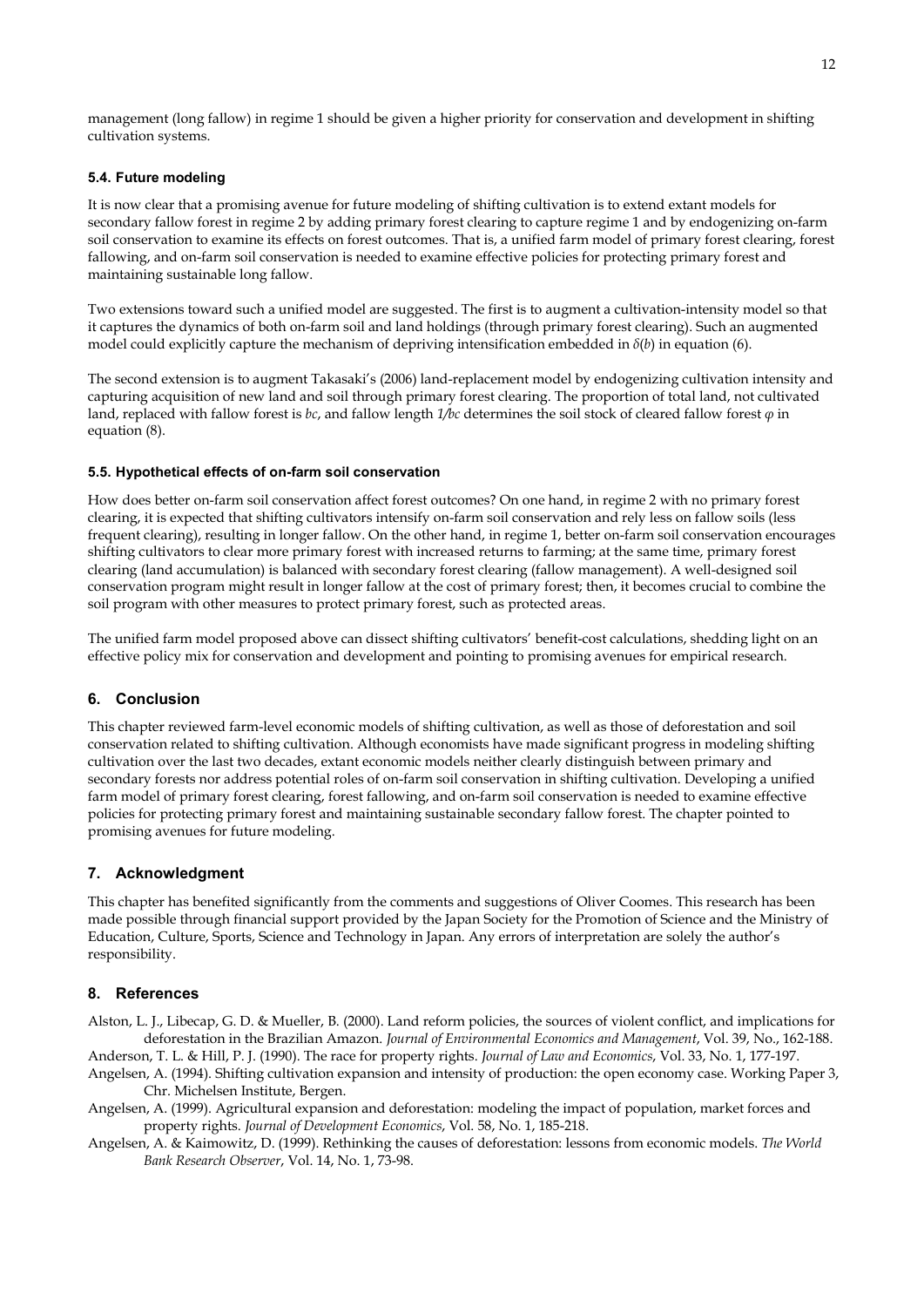- Angelsen, A. & Wunder, S. (2003). Exploring the forest-poverty link: key concepts, issues and research implications. CIFOR Occasional Paper No. 40, CIFOR, Bogor.
- Arnold, J. E. M. & Perez, M. R. (2001). Can non-timber forest products match tropical forest conservation and development objectives? *Ecological Economics*, Vol. 39, No. 3, 437-447.
- Balsdon, E. M. (2007). Poverty and the Management of Natural Resources: A Model of Shifting Cultivation. *Structural Change and Economic Dynamics*, Vol. 18, No. 3, 333-347.
- Barbier, E. B. (1990). The farm-level economics of soil conservation: the uplands of Java. *Land Economics*, Vol. 66, No. 2, 198-211.
- Barbier, E. B. (1997). The economic determinants of land degradation in developing countries. *Philosophical Transactions of the Royal Society of London, Series B*, Vol. 352, No. 1356, 891-899.
- Barbier, E. B. (2000). Links between economic liberalization and rural resource degradation in the developing regions. *Agricultural Economics*, Vol. 23, No. 3, 299-310.
- Barbier, E. B. (2004). Agricultural expansion, resource boom and growth in Latin America: implications for long-run economic development. *World Development*, Vol. 32, No. 1, 137-157.
- Barbier, E. B. (2010). Poverty, Development, and Environment. *Environment and Development Economics*, Vol. 15, No. 6, 635-660.
- Barbier, E. B. & Burgess, J. C. (1997). The economics of tropical forest land use options. *Land Economics*, Vol. 73, No. 2, 174-195.
- Barbier, E. B. & Burgess, J. C. (2001). The economics of tropical deforestation. *Journal of Economic Surveys*, Vol. 15, No. 3, 413-433.
- Bardhan, P. & Udry, C. (1999). *Development Microeconomics*, Oxford University Press, Oxford.
- Barrett, C. B. (1999). Stochastic food prices and slash-and-burn agriculture. *Environment and Development Economics*, Vol. 4, No. 2, 161-176.
- Barrett, S. (1991). Optimal soil conservation and the reform of agricultural pricing policies. *Journal of Development Economics*, Vol. 36, No. 2, 167-187.
- Barrett, S. (1996). Microeconomic responses to macroeconomic reforms in the optimal control of soil erosion. In: *The Environment and Emerging Development Issues*, P. Dasgupta & K. G. Mäler, (Eds.), Clarendon Press, Oxford.
- Batabyal, A. A. & Beladi, H. (2004). Swidden agriculture in developing countries. *Review of Development Economics*, Vol. 8, No. 2, 255-265.
- Batabyal, A. A. & Lee, D. M. (2003). Aspects of land use in slash and burn agriculture. *Applied Economics Letters*, Vol. 10, No. 13, 821-824.
- Batabyal, A. A. & Nijkamp, P. (2009). The Fallow and the Non-fallow States in Swidden Agriculture: A Stochastic Analysis. *Letters in Spatial and Resource Sciences*, Vol. 2, No. 1, 45-51.
- Benjamin, D. (1992). Household composition, labor markets and labor demand: testing for separation in agricultural household models. *Econometrica*, Vol. 60, No. 2, 287-322.
- Binswanger, H. P. (1991). Brazilian policies that encourage deforestation in the Amazon. *World Development*, Vol. 19, No. 7, 821-829.
- Binswanger, H. P. & McIntire, J. (1987). Behavioral and material determinants of production relations in land-abundant tropical agriculture. *Economic Development and Cultural Change*, Vol. 36, No. 1, 73-99.
- Bluffstone, R. (1995). The effect of labor market performance on deforestation in developing countries under open access: an example from rural Nepal. *Journal of Environmental Economics and Management*, Vol. 29, No. 1, 42-63.
- Boserup, E. (1965). *The Conditions of Agricultural Growth: The Economics of Agrarian Change under Population Pressure*, Aldine, New York.
- Brown, D. R. (2006). Personal preferences and intensification of land use: their impact on southern Cameroonian slashand-burn agroforestry systems. *Agroforestry Systems*, Vol. 68, No., 53-67.
- Brown, D. R. (2008). A spatiotemporal model of shifting cultivation and forest cover dynamics. *Environment and Development Economics*, Vol. 13, No. 5, 643-671.
- Brown, S. & Lugo, A. E. (1990). Tropical secondary forests. *Journal of Tropical Ecology*, Vol. 6, No. 1, 1-32.
- Bulte, E. H. & van Soest, D. P. (1999). A note on soil depth, failing markets and agricultural pricing. *Journal of Development Economics*, Vol. 58, No. 1, 245-254.
- Bulte, E. H. & van Soest, D. P. (2001). Environmental degradation in developing countries: households and the (reverse) Environmental Kuznets Curve. *Journal of Development Economics*, Vol. 65, No. 1, 225-235.
- Byron, N. & Arnold, M. (1999). What future for the people of the tropical forests? *World Development*, Vol. 27, No. 5, 789- 805.
- Caputo, M. R. (1990). How to do comparative dynamics on the back of an envelope in optimal control theory. *Journal of Economic Dynamics and Control*, Vol. 14, No. 3-4, 655-683.
- Chazdon, R. L., Peres, C. A., Dent, D., Sheil, D., Lugo, A. E., Lamb, D., Stork, N. E. & Miller, S. E. (2009). The potential for species conservation in tropical secondary forests. *Conservation Biology*, Vol. 23, No. 6, 1406-1417.
- Chomitz, K. M. & Gray, D. A. (1996). Roads, Land Use, and Deforestation: A Spatial Model Applied to Belize. *World Bank Economic Review*, Vol. 10, No. 3, 487-512.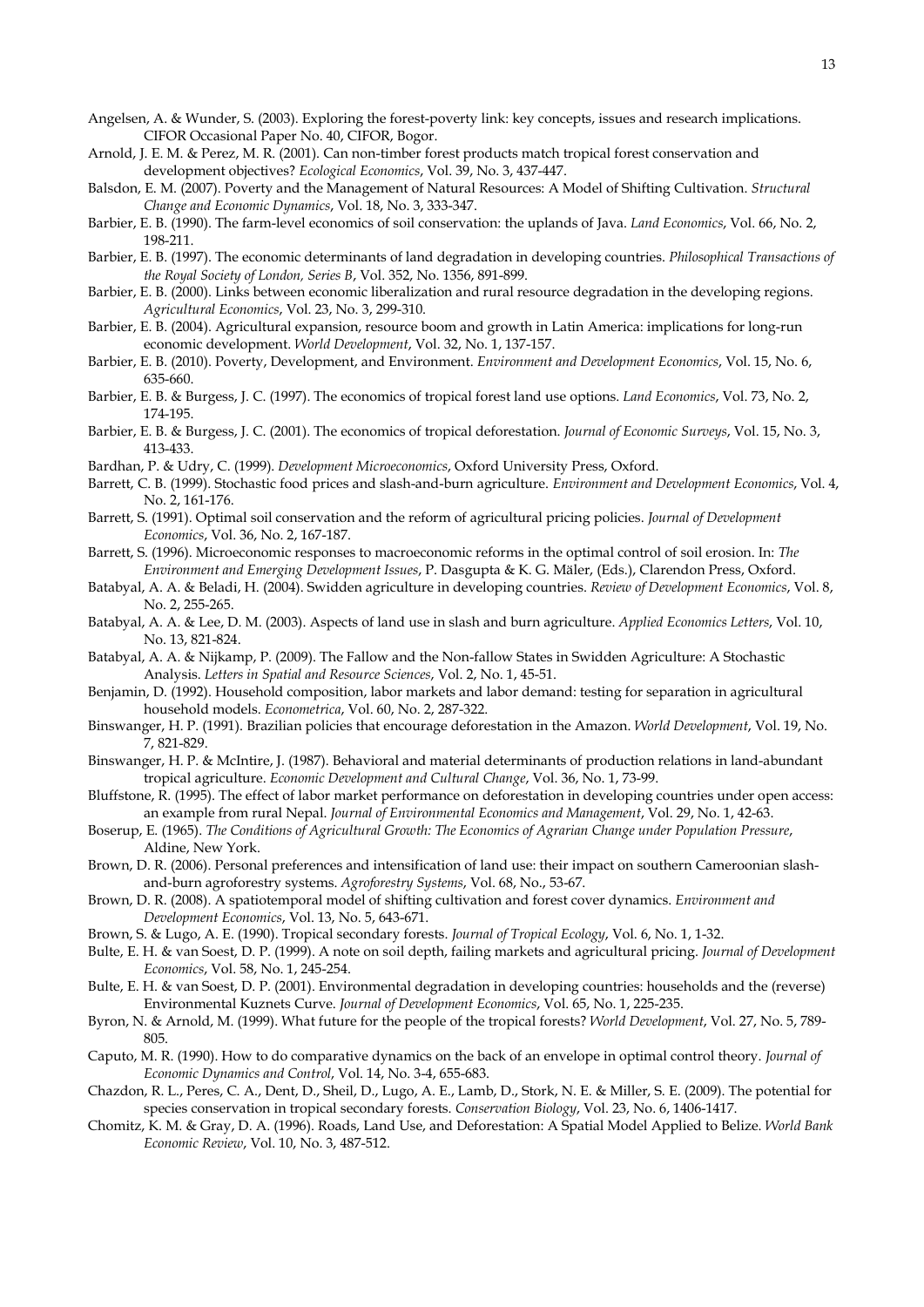- Clarke, H. R. (1992). The supply of non-degraded agricultural land. *Australian Journal of Agricultural Economics*, Vol. 36, No. 1, 31-56.
- Coomes, O. T., Barham, B. L. & Takasaki, Y. (2004). Targeting conservation-development initiatives in tropical forests: insights from analyses of rain forest use and economic reliance among Amazonian peasants. *Ecological Economics*, Vol. 51, No. 1-2, 47-64.
- Coomes, O. T. & Burt, G. J. (2001). Peasant charcoal production in the Peruvian Amazon: rainforest use and economic reliance. *Forest Ecology and Management*, Vol. 140, No. 1, 39-50.
- Coomes, O. T., Grimard, F. & Burt, G. J. (2000). Tropical forests and shifting cultivation: secondary forest fallow dynamics among traditional farmers of the Peruvian Amazon. *Ecological Economics*, Vol. 32, No. 1, 109-124.
- Coomes, O. T., Takasaki, Y. & Rhemtulla, J. (2011). Land-use poverty traps identified in shifting cultivation systems shape long-term tropical forest cover. *Proceedings of the National Academy of Sciences of the United States of America*, Vol. 108, No. 34, 13925-13930.
- Dalle, S. P. & de Bois, S. (2006). Shorter fallow cycles affect the availability of noncrop plant resources in a shifting cultivation system. *Ecology and Society*, Vol. 11, No. 2, 2.
- Dasgupta, P. (1993). *An Inquiry into Well-Being and Destitution*, Clarendon Press, Oxford.
- Dasgupta, P. (2001). *Human Well-being and the Natural Environment*, Oxford University Press, Oxford.
- Delacote, P. (2007). Agricultural expansion, forest products as safety nets, and deforestation. *Environment and Development Economics*, Vol. 12, No. 2, 235-249.
- Denevan, W. M. & Padoch, C. (Eds.), (1987). *Swidden-Fallow Agroforestry in the Peruvian Amazon*, The New York Botanical Garden, Bronx.
- Dent, D. H. & Wright, S. J. (2009). The future of tropical species in secondary forests: a quantitative review. *Biological Conservation*, Vol. 142, No. 12, 2833-2843.
- DeShazo, R. P. & DeShazo, J. R. (1995). An economic model of smallholder deforestation: a consideration of the shadow value of land on the frontier. In: *Management of tropical forests: towards an integrated perspective*, O. Sandbukt, (Ed.), Center for Development and the Environment, University of Oslo, Oslo.
- Dvořàk, K. A. (1992). Resource management by West African farmers and the economics of shifting cultivation. *American Journal of Agricultural Economics*, Vol. 74, No. 3, 809-815.
- Ehui, S., Hertel, T. W. & Preckel, P. V. (1990). Forest resource depletion, soil dynamics, and agricultural productivity in the tropics. *Journal of Environmental Economics and Management*, Vol. 18, No. 2, 136-154.
- Faustmann, M. (1995). Calculation of the value which forest land and immature stands possess for forestry. *Journal of Forest Economics*, Vol. 1, No. 1, 7-44.
- Giaradina, P. M., Sanford, R. L., Dockersmith, I. C. & Jaramillo, V. J. (2000). The effects of slash burning on ecosystem nutrients during the land preparation phase of shifting cultivation. *Plant Soil*, Vol. 220, No. 1/2, 247-260.
- Glaser, B. (2007). Prehistorically modified soils of central Amazonia: a model for sustainable agriculture in the twentyfirst century. *Philosophical Transactions of The Royal Society B*, Vol. 362, No., 187-196.
- Goldammer, J. G. (1993). Historical biogeography of fire: tropical and subtropical. In: *Fire in the environment: the ecological, atmospheric, and climatic importance of vegetation fires*, P. J. Crutzen & J. G. Goldammer, (Eds.), Wiley, New York.
- Graff-Zivin, J. & Lipper, L. (2008). Poverty, Risk, and the Supply of Soil Carbon Sequestration. *Environment and Development Economics*, Vol. 13, No. 3, 353-373.
- Grepperud, S. (1997a). Soil conservation and government policies in tropical areas: does aid worsen the incentives for arresting erosion? *Agricultural Economics*, Vol. 12, No. 2, 129-140.
- Grepperud, S. (1997b). Soil conservation as an investment in land. *Journal of Development Economics*, Vol. 54, No. 2, 455- 467.
- Grepperud, S. (2000). Optimal Soil Depletion with Output and Price Uncertainty. *Environment and Development Economics*, Vol. 5, No. 3, 221-240.
- Hotte, L. (2001). Conflicts over property rights and natural-resource exploitation at the frontier. *Journal of Development Economics*, Vol. 66, No. 1, 1-21.
- Jodha, N. S. (1986). Common property resources and rural poor in dry region of India. *Economic and Political Weekly*, Vol. 21, No. 27, 1169-1181.
- Jones, D. W. & O'Neill, R. V. (1993). Human-environmental influences and interactions in shifting agriculture when farmers form expectations rationally. *Environment and Planning A*, Vol. 25, No. 1, 121-136.
- Kaimowitz, D. & Angelsen, A. (1998). *Economic Models of Tropical Deforestation: A Review*, Center for International Forestry Research, Bogor.
- Kamien, M. I. & Schwartz, N. L. (1991). *Dynamic Optimization: The Calculus of Variations and Optimal Control in Economics and Management*, Elsevier, Amsterdam.
- Kleinman, P. J. A., Pimentel, D. & Bryant, R. B. (1995). The ecological sustainability of slash-and-burn agriculture. *Agriculture, Ecosystems and Environment*, Vol. 52, No. 2-3, 235-249.
- Krautkraemer, J. A. (1994). Population growth, soil fertility, and agricultural intensification. *Journal of Development Economics*, Vol. 44, No. 2, 403-428.
- LaFrance, J. T. (1992). Do increased commodity prices lead to more or less soil degradation? *Australian Journal of Agricultural Economics*, Vol. 36, No. 1, 57-82.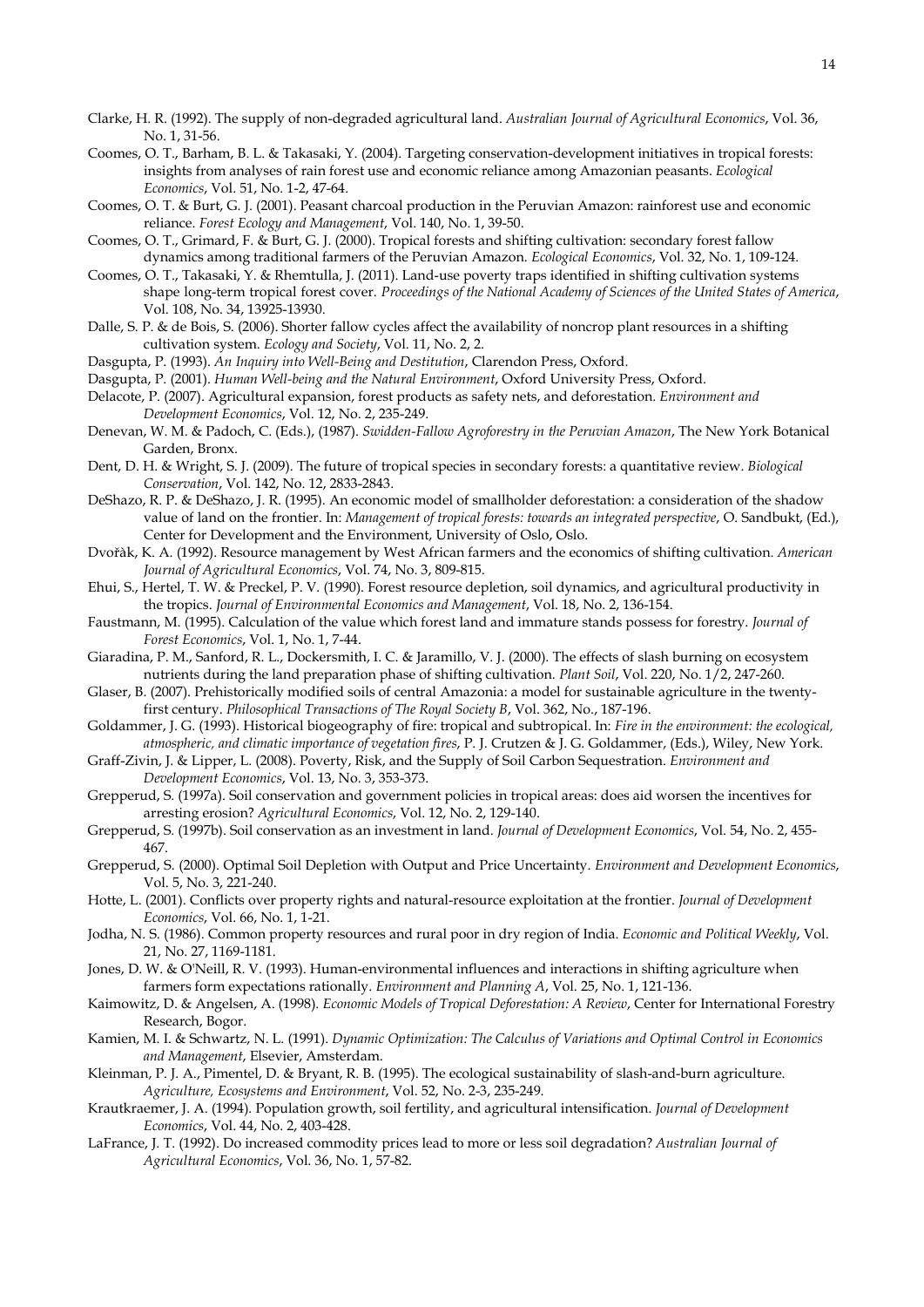Lal, R. (1995). *Sustainable management of soil resources in the humid tropics*, United Nations University Press, Tokyo.

- Larson, B. A. (1991). The causes of land degradation along "spontaneously" expanding agricultural frontier in the third world: comment. *Land Economics*, Vol. 67, No. 2, 260-266.
- Larson, B. A. & Bromley, D. W. (1990). Property rights, externalities, and resource degradation. *Journal of Development Economics*, Vol. 33, No. 2, 235-262.
- Lewis, T. R. & Schmalensee, R. (1977). Nonconvexity and optimal exhaustion of renewable resources. *International Economic Review*, Vol. 18, No. 3, 535-552.
- Lewis, T. R. & Schmalensee, R. (1979). Nonconvexity and optimal harvesting strategies for renewable resources. *Canadian Journal of Economics*, Vol. 12, No. 4, 677-691.
- Lichtenberg, E. (2006). "A note on soil depth, failing markets and agricultural pricing": Comments. *Journal of Development Economics*, Vol. 81, No. 1, 236-243.
- López, R. (1994). The environment as a factor of production: the effects of economic growth and trade liberalization. *Journal of Environmental Economics and Management*, Vol. 27, No. 2, 163-184.
- López, R. (1997). Environmental externalities in traditional agriculture and the impact of trade liberalization: the case of Ghana. *Journal of Development Economics*, Vol. 53, No. 1, 17-39.
- López, R. & Niklitschek, M. (1991). Dual economic growth in poor tropical areas. *Journal of Development Economics*, Vol. 36, No. 2, 189-211.
- Marris, E. (2006). Putting the carbon back: black is the new green. *Nature*, Vol. 442, No., 624-626.
- McConnell, K. E. (1983). An economic model of soil conservation. *American Journal of Agricultural Economics*, Vol. 65, No. 1, 83-89.
- Mendelsohn, R. (1994). Property rights and tropical deforestation. *Oxford Economic Papers*, Vol. 46, No. Oct., 750-756.
- Mueller, B. (1997). Property rights and the evolution of a frontier. *Land Economics*, Vol. 73, No. 1, 42-57.
- Myers, N. (1992). *The Primary Source: Tropical Forests and Our Future*, W. W. Norton, New York.
- Nicholaides, J. J. I., Sanchez, P. A., Bandy, D. E., Villachica, J. H., Coutu, A. J. & Valverde, C. S. (1983). Crop production systems in the Amazon basin. In: *The Dilemma of Amazonian Development*, E. F. Moran, (Ed.), Westview Press, Boulder.
- Otsuka, K. & Place, F. (Eds.), (2001). *Land Tenure and Natural Resource Management*, The Johns Hopkins University Press, Baltimore and London.
- Pascual, U. & Barbier, E. B. (2006). Deprived land use intensification in forest-fallow agricultural systems under population pressure. *Agricultural Economics*, Vol. 34, No. 2, 155-165.
- Pascual, U. & Barbier, E. B. (2007). On Price Liberalization, Poverty, and Shifting Cultivation: An Example from Mexico. *Land Economics*, Vol. 83, No. 2, 192-216.
- Pendleton, L. H. & Howe, E. L. (2002). Market integration, development, and smallholder forest clearance. *Land Economics*, Vol. 78, No. 1, 1-19.
- Place, F. & Otsuka, K. (2001). Population, tenure, and natural resource management: the case of customary land area in Malawi. *Journal of Environmental Economics and Management*, Vol. 41, No. 1, 13-32.
- Ray, D. (1998). *Development Economics*, Princeton University Press, Princeton.
- Reardon, T. & Vosti, S. A. (1995). Links between rural poverty and the environment in developing countries: asset categories and investment poverty. *World Development*, Vol. 23, No. 9, 1495-1506.
- Ruthenberg, H. (1980). *Farming Systems in the Tropics*, Clarendon Press, Oxford.
- Sanchez, P. A., Bandy, D. E., Villachica, J. H. & Nicholaides, J. J. (1982). Amazon basin soils: management for continuous crop production. *Science*, Vol. 216, No. 4548, 821-827.
- Scatena, F. N., Walker, R. T., Homma, A. K. O., de Conto, A., Ferreira, C. A. P., Carvalho, R. d. A., de Rocha, A. C. P. N., dos Santos, A. I. M. & de Oliverira, P. M. (1996). Cropping and fallowing sequences of small farmers in the "terra firme" landscape of the Brazilian Amazon: a case study from Santarem, Para. *Ecological Economics*, Vol. 18, No. 1, 29-40.
- Seietstad, A. & Sydsaeter, K. (1987). *Optimal Control Theory with Economic Applications*, Elsevier, Amsterdam.
- Singh, I., Squire, L. & Strauss, J. (Eds.), (1986). *Agricultural Household Models: Extensions, Applications, and Policy*, The John Hopkins University Press, Baltimore.
- Smith, J., van de Kop, P., Reategui, K., Lombardi, I., Sabogal, C. & Diaz, A. (1999). Dynamics of secondary forests in slash-and-burn farming: interactions among land use types in the Peruvian Amazon. *Agriculture Ecosystems & Environment*, Vol. 76, No. 2-3, 85-98.
- Southgate, D. (1990). The causes of land degradation along "spontaneously" expanding agricultural frontiers in the third world. *Land Economics*, Vol. 66, No. 1, 93-101.
- Steiner, C., Teixeira, W. G. & Zech, W. (2004). Slash and char: an alternative to slash and burn practiced in the Amazon basin. In: *Amazonian Dark Earths: Origins, Properties, and Management*, J. Lehman, D. C. Kern, B. Glaser & J. Woods, (Eds.), Kluwer Academic Publishers, Dordrecht.
- Swami, S. N., Steiner, C., Teixeira, W. G. & Lehmann, J. (2009). Charcoal making in the Brazilian Amazon: economic aspects of production and carbon conversion efficiencies of kilns. In: *Amazonian Dark Earths: Wim Sombroek's Vision*, W. I. Woods, (Ed.), Springer, Heidelberg.